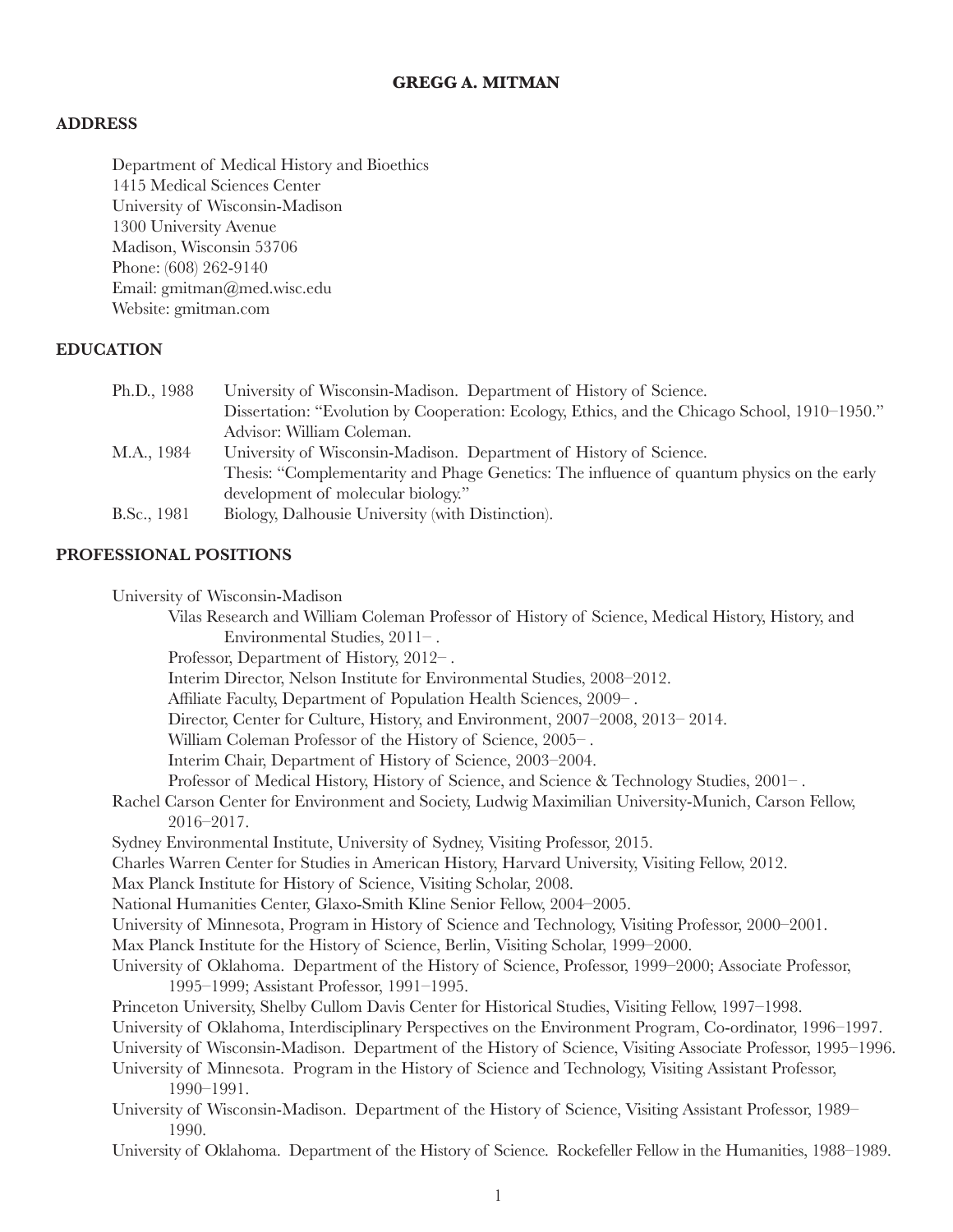# **FELLOWSHIPS, GRANTS, AND HONORS**

#### HONORS AND AWARDS

Andrew W. Carnegie Fellowship, 2017-2018. Carson Fellowship, Rachel Carson Center for Environment and Society, 2016–2017. Honored Instructor Award, University of Wisconsin, 2015. International FOCAL Award, 2014. Wisconsin Without Borders Achievement of Excellence in Global Engaged Scholarship, 2014. William H. Welch Medal from the American Association for the History of Medicine, 2012. Ralph Gomory Prize, Business History Conference, 2012. Charles Warren Center for Studies in American History Fellowship, Harvard University, 2012. Vilas Research Professorship, University of Wisconsin-Madison, 2011– . WARF Named Professorship, University of Wisconsin-Madison, 2009–2014. Outstanding Achievement Award, Wisconsin Library Association, 2008. Alexander von Humboldt Stiftung, Renewed Research Fellowship, 2008. Vilas Associate Award, University of Wisconsin, 2006–2008. Dean's Professorship, College of Letters and Science, 2005–2010. Aldo Leopold–Ralph W. Hidy Award, American Society for Environmental History, 2006. John S. Guggenheim Memorial Foundation Fellowship, 2004–2005. American Council of Learned Societies, Senior Research Fellowship, 2004–2005. National Humanities Center, Glaxo-Smith Kline Senior Research Fellowship, 2004–2005. Institute for Research in the Humanities, University of Wisconsin-Madison, Research Fellowship, 2004. (Declined) Oregon Center for the Humanities, Research Fellowship, 2004. (Declined) National Library of Medicine Research Fellowship, 2003. Watson Davis and Helen Miles Davis Book Prize from the History of Science Society, 2000. Alexander von Humboldt-Stiftung Fellowship, 1999–2000. Shelby Cullom Davis Center for Historical Studies Fellowship, Princeton University, 1997–1998. Gustave O. Arlt Award in the Humanities from the Council of Graduate Schools, 1994. WARF Fellow, University of Wisconsin-Madison, 1987–1988.

Charlotte W. Newcombe Fellowship, Woodrow Wilson National Fellowship Foundation, 1986–1987.

## GRANTS

EXTERNAL

- Carnegie Corporation of New York, 2017-2018. "Forgotten Paths of Empire: Firestone and the Promise of Liberia." \$250,000.
- Australian Research Council Discovery Project, 2016–2017. "Understanding Australia in The Age of Humans: Localising the Anthropocene." Co-Principal Investigator. With Iain McCalman, Libby Robin, Kirsten Wehner, Josh Wodak, Caitilin de Bérigny, Martha Sear, Jennifer Newell, and Jan Zalsiewicz. A\$431,150.

Henry Luce Foundation, 2015. "Tales from Planet Earth Film Festival." \$40,000.

Brookby Foundation, 2015. "Tales from Planet Earth Film Festival." \$5,000.

William F. Vilas Trust, 2014. "A Film Never Made." \$154,000.

- National Science Foundation, 2013. "Where Blood and Latex Flow: History, Science, and Memory in Liberia." \$277,104.
- Chicken and Egg Pictures, 2013. "CHE/Chicken and Egg Innovation Lab." \$5,000.
- Bradshaw-Knight Foundation, 2013. "Tales from Planet Earth Film Festival." \$10,000.
- Andrew W. Mellon Foundation, 2010. "Plants and their Collectors: A Mapping Tool for the JSTOR Plants Database and the History of Botany." \$17,336.
- Bradshaw-Knight Foundation, 2009. "Tales from Planet Earth Film Festival." \$35,000.

Evjue Foundation, 2009. "Tales from Planet Earth Film Festival." \$10,000.

- Wisconsin Humanities Council, 2009. "Tales from Planet Earth Film Festival." \$10,000.
- Dane County Cultural Affairs Commission, 2009. "Tales from Planet Earth Film Festival." \$4,500.

Madison Arts Commission, 2009. "Tales from Planet Earth Film Festival." \$1,000.

Bradshaw-Knight Foundation, 2007. "Tales from Planet Earth Film Festival." \$10,000.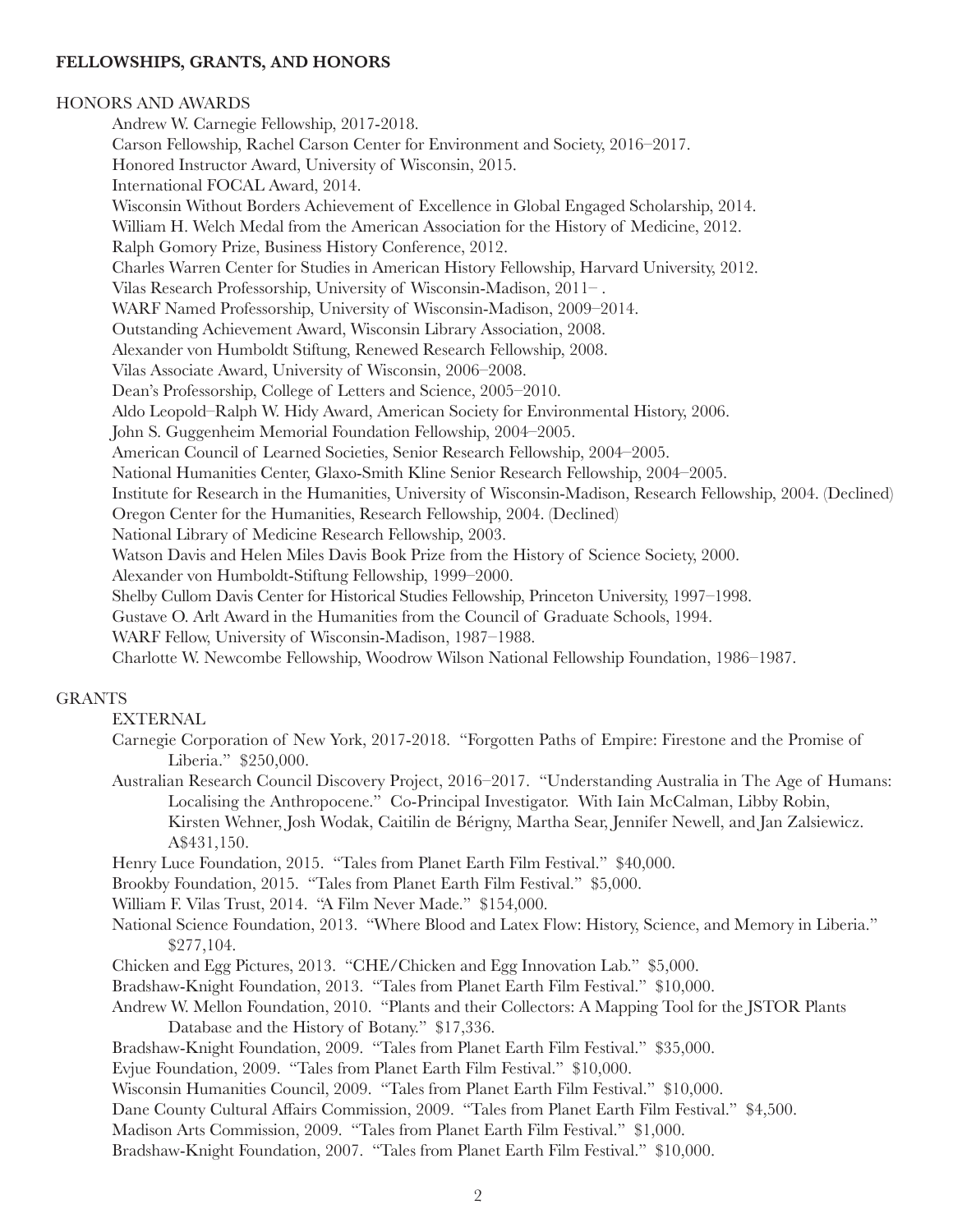Evjue Foundation, 2007. "Tales from Planet Earth Film Festival." \$7,000.

Dane County Cultural Affairs Commission, 2007. "Tales from Planet Earth Film Festival." \$6,000.

Madison Arts Commission, 2007. "Tales from Planet Earth Film Festival." \$2,500.

- National Science Foundation, IGERT, 2006. "Vulnerability and Sustainability in Coupled Human-Natural Systems: An Integrative Traineeship in Sustainability and the Global Environment." Co-Principal Investigator. With Jonathan Patz, Frances Westley, Jon Foley, and Chris Olsen. \$3,000,000.
- National Science Foundation, 2005. Doctoral Dissertation Research Grant. "The Politics of Game Theory: Mathematics and Cold War Culture, 1944–1984." Principal Investigator. With Paul Erickson, Co-Principal Investigator. \$11,500.
- National Science Foundation, 2004. "Doctoral Dissertation Research Grant. "Looking for a Few Good Males: Female Choice in Evolutionary Biology, 1900–1974." Principal Investigator. With Erika Milam, Co-Principal Investigator. \$12,000.
- National Science Foundation, 2002. "Environment, Health, and Place in Global Perspective: A Conference Proposal." Principal Investigator. With Michelle Murphy and Christopher Sellers, Co-Principal Investigators. \$15,185.
- National Science Foundation, 1999–2002. "Breathing Space: A History of Asthma and the Environment." Principal Investigator. \$116,737.
- Andrew W. Mellon Foundation, 1994–1999. Postdoctoral Fellowship in the History of Science: Historical Intersections of the Biological and Social Sciences. Director. \$215,000.
- National Science Foundation, 1998–1999. "Doctoral Dissertation Research Grant. Exploring the Oceanic Frontier: American Naturalists as Amateur Conservationists." Principal Investigator. With Gary M. Kroll, Co-Principal Investigator. \$7,801.
- National Science Foundation, 1998–1999. "Doctoral Dissertation Research Grant. Cold War Conservation: International Science, National Resources and Reproductive Limits." Principal Investigator. With Maureen A. McCormick, Co-Principal Investigator. \$11,472.
- National Science Foundation Research and Training Grant, 1996–1998. "Nature, History, and the Natural Historical Sciences in the Twentieth Century." Co-Principal Investigator. With John Beatty, Principal Investigator and James Collins, Co-Principal Investigator. \$213,955.
- National Science Foundation, 1996–1998. "Doctoral Dissertation Research Grant. Harlow Shapley, Cosmography, and Culture in 1950's and 1960's America." Principal Investigator. With JoAnn Palmeri, Co-Principal Investigator. \$4,386.
- National Endowment for the Humanities, Leadership Opportunity in Science and Humanities Education Grant, 1994–1997. "Conceiving the Commons: An Interdisciplinary Approach to Environmental Literacy." Principal Investigator. With M. V. Rajeev Gowda, Zev Trachtenberg, and Linda Wallace, Co-Principal Investigators. \$157,000.
- National Science Foundation, 1993–1996. "Cinematic Nature: Hollywood Technology, Popular Culture, and the Science of Animal Behavior, 1920–1960." Principal Investigator. \$89,751.
- National Science Foundation, 1990–1992. "From Museums, to Movies, to Marineland: W. D. Burden, G. K. Noble and the Marketing of Animal Behavior Research." Principal Investigator. \$44,070.
- National Science Foundation Doctoral Dissertation Research Grant, 1986–1987. \$2,500.

#### INTERNAL

University of Wisconsin Anonymous Fund, 2015. "Tales from Planet Earth Film Festival." \$6,000.

- University of Wisconsin Center for German and European Studies, 2013–2016. "Environmental Futures." \$72,000.
- University of Wisconsin, Wisconsin Energy Institute, 2013. "Tales from Planet Earth Film Festival." \$7,000.

University of Wisconsin, Arts Institute, Artist Residency Program, 2013. \$68,460.

- Ira and Ineva Reilly Baldwin Wisconsin Idea Endowment, 2009–2010. "Tales from Planet Earth Film Festival." \$70,000.
- University of Wisconsin Brittingham Fund, 2009. "Tales from Planet Earth Film Festival." \$10,000.
- University of Wisconsin Anonymous Fund, 2009. "Tales from Planet Earth Film Festival." \$5,000.
- University of Wisconsin, Arts Institute, Artist Residency Program, 2007. \$78,050.
- University of Wisconsin Anonymous Fund, 2007. "Tales from Planet Earth Film Festival." \$7,000.
- University of Wisconsin, Office of International Studies and Programs, 2004. "New Research Initiative in Global Environmental Studies." \$40,000. With Clark Miller et. al.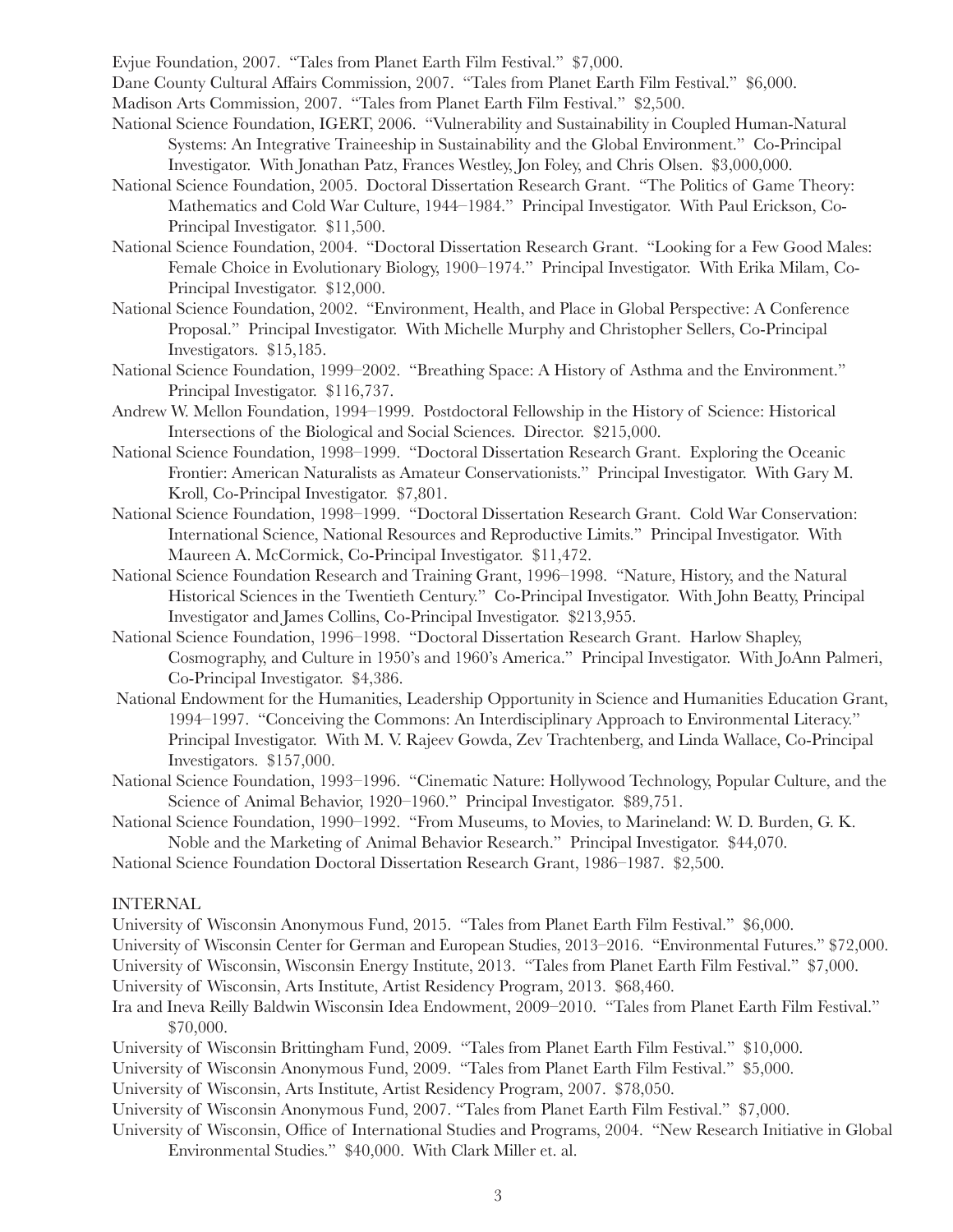University of Wisconsin Anonymous Fund, 2001. "Environment, Health, and Place in Global Perspective: A Conference Proposal." \$4,710. University of Oklahoma Research Council Grant, 1999. \$5,000. University of Oklahoma Research Council Grant, 1993. \$2,500. University of Oklahoma Junior Faculty Summer Research Fellowship, 1992. \$5,000.

## **PROFESSIONAL ADVISORY POSITIONS**

Convener, North American Observatory, Humanities for the Environment, 2016– . Medical-Scientific Council, Asthma and Allergy Foundation of America, 2015– . *Arcadia*, Editorial Board, 2013–. *Resilience: A Journal of the Environmental Humanities*, Advisory Board, 2013– . *Environmental Justice*, Editorial Board, 2008– . *Cultural Geographies*, Editorial Advisory Board, 2000– . Nominator, MacArthur Fellows Program, 2015, 2005. National Science Foundation Review Panel, Science and Technology Studies Program, 2011–2012, 1997–1999. *Environmental History*, Editorial Board, 2002–2010. National Endowment for the Humanities, "History of Science, Religion, Philosophy" Panel, 2010. Advisory Committee Member, Centre for Medical History, University of Exeter, 2003–2008. External Evaluator, Ontario Council on Graduate Studies, York University Graduate Programme in the Humanities, June 2007. *Journal of the History of Biology*, Associate Editor, 2001–2007. American Council of Learned Societies Evaluator, 2005–2006. *Isis*, Editorial Advisory Board, 2004–2006. NEH Panel member for evaluating 1995 Summer Stipend Research Awards.

# **PUBLICATIONS**

## BOOKS

*The World that Firestone Built: Capitalism, American Empire, and the Forgotten Promise of Liberia* (New York: The New Press, under contract).

*Breathing Space: How Allergies Shape Our Lives and Landscapes*. New Haven: Yale University Press, 2007. Winner of the 2012 William H. Welch Medal from the American Association for the History of Medicine and a 2008 Outstanding Achievement Award, Wisconsin Library Association.

Selected reviews: Adrian Higgins, *Washington Post* (7/8/07); Steve Weinberg, *Seattle Times* (6/5/07); Gerald Gleich, *New England Journal of Medicine* (11/29/07); Peder Anker, *Science* (10/5/07).

*Reel Nature: America's Romance with Wildlife on Film*. Cambridge: Harvard University Press, 1999. Winner of the 2000 Watson Davis and Helen Miles Davis Prize from the History of Science Society. Revised paperback edition, University of Washington Press, 2009.

Selected reviews: Tim Radford, *The Guardian* (4/14/2000); Stephen Mills, *Times Literary Supplement* (9/8/2000); Thomas Lovejoy, *Science* (1/5/2001).

*The State of Nature: Ecology, Community, and American Social Thought, 1900–1950*. Chicago: University of Chicago Press, 1992. Winner of the 1994 Gustave O. Arlt Award in the Humanities from the Council of Graduate Schools.

Co-editor. With Marco Armiero and Rob Emmett. *Future Remains: A Cabinet of Curiosities for the Anthropocene* Chicago: University of Chicago Press, 2017.

Co-editor. With Kelley Wilder. *Documenting the World: Film, Photography, and the Scientific Record*. Chicago: University of Chicago Press, 2016.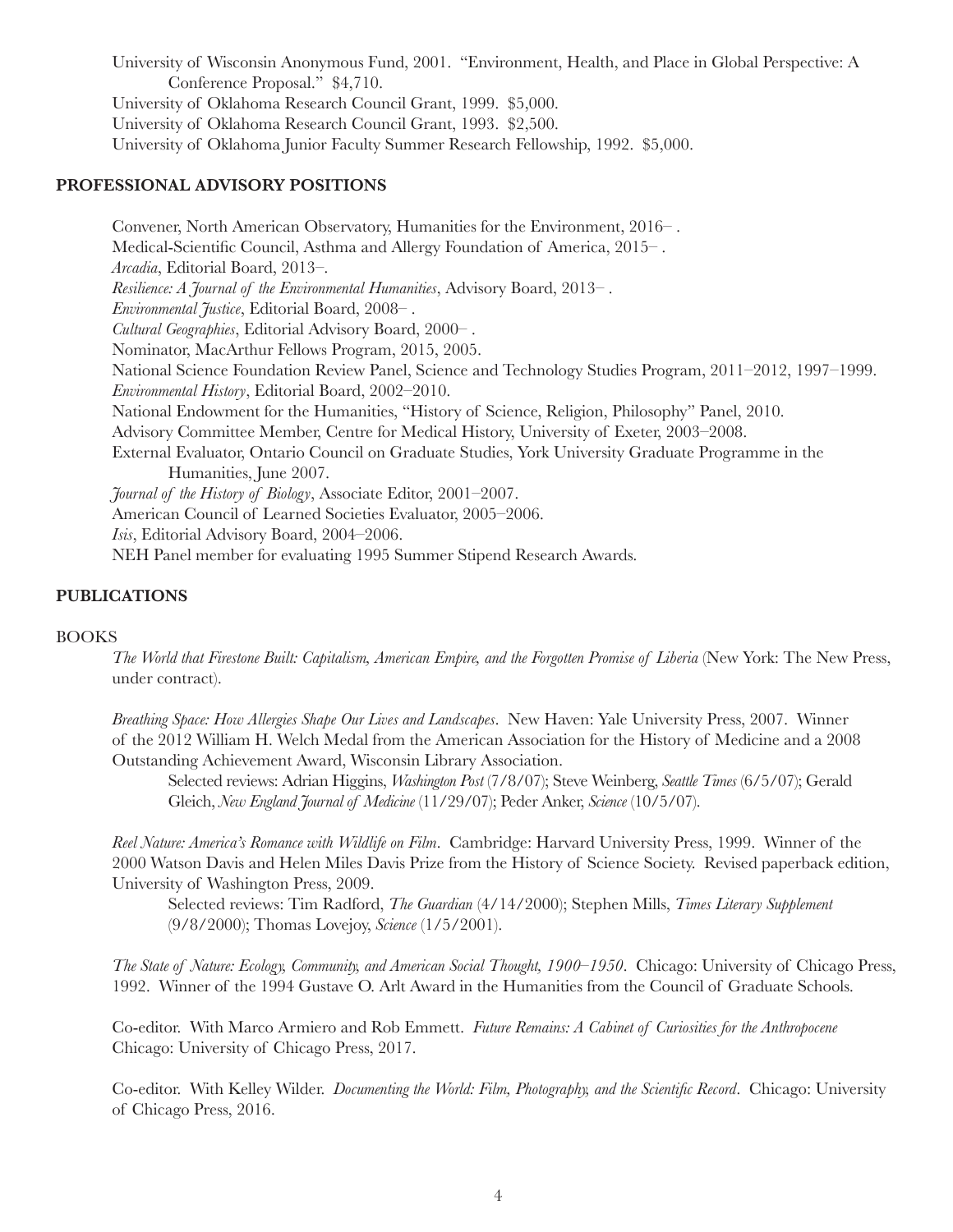Co-editor. With Lorraine Daston. *Thinking with Animals: New Perspectives on Anthropomorphism*. New York: Columbia University Press, 2005.

Co-editor. With Michelle Murphy and Christopher Sellers. *Landscapes of Exposure: Knowledge and Illness in Modern Environments*. Osiris, 2d ser., 19 (2004).

#### FILMS

*The Land Beneath Our Feet*. (60 min., 2016). Director/Producer, with Sarita Siegel. Available through Passion River Films. http://thelandbeneathourfeet.com.

Awards: Best African Film, 2017 San Francisco Black Film Festival. Best Documentary Directors, 2017 Harlem International Film Festival. Best Documentary, 2017 Hobnobben Film Festival. Global Insights Award, 2017 Black Maria Film Festival. Trailer won the 2014 International FOCAL Award for best use of archival footage in a short production.

Select Screenings: Stories of the Anthropocene Festival, Stockholm (10/29/2016); Leeds International Film Festival (World Premiere, 11/14/2016); University of California-Santa Cruz (01/09/2017); Tallinn University (1/23/2017); Black Maria Film Festival (Touring, 2017); University of Oslo (2/8/2017); Smithsonian Museum of Natural History/DC Environmental Film Festival (2/28/2017); iRepresent International Film Festival (3/18/17); American Society for Environmental History Meeting (3/30/2017); Royal Anthropological Institute Film Festival (3/30/2017); Princeton Environmental Film Festival (3/31/2017); University of Rochester (4/4/2017); American Association of Geographers Meeting (4/6- 9/2017); Harvard University (4/7/2107); Dartmouth University (4/10/2017); San Diego Black Film Festival (4/30/2017); Harlem International Film Festival (5/6/17); DOK.Fest Munich (05/12/17); San Francisco Black Film Festival (6/16/2017); Max Planck Institute ofr the History of Science (6/19/17); European Society for Environmental History Meeting (06/29/2017).

*In the Shadow of Ebola* (23 min, 2015). Director/Producer, with Sarita Siegel. A co-production with Alchemy Films and the Independent Television Service (ITVS) with funding provided by the Corporation for Public Broadcasting. http://www.pbs.org/independentlens/in-the-shadow-of-ebola/

Select screenings: Wisconsin Film Festival (4/11/2015); National Museum of Australia (5/12/2015); Sheffield Doc/Fest Videotheque (6/5–6/10, 2015); Centers for Disease Control and Prevention (7/22/2015); Global Public Health Film Festival, American Public Health Association (11/4/2015); Society for Visual Anthropology Film Festival, American Anthropological Association (11/19/2014); African Studies Association Meeting (11/20/2015).

## **WEBSITES**

*A Liberian Journey: History, Memory, and the Making of a Nation*. http://liberianhistory.org). Launched March 21, 2016. Highlighted by *Slate* magazine as one of the ten most compelling digital history websites for 2016.

## ARTICLES/BOOK CHAPTERS

With Marco Armiero and Rob Emmett, "Preface." In *Future Remains: A Cabinet of Curiosities for the Anthropocene*, edited by Gregg Mitman, Marco Armiero and Rob Emmett. Chicago: University of Chicago Press, 2017.

"Hubris or Humility? Genealogies of the Anthropocene." In *Future Remains: A Cabinet of Curiosities for the Anthropocene*, edited by Gregg Mitman, Marco Armiero and Rob Emmett. Chicago: University of Chicago Press, 2017.

"Forgotten Paths of Empire: Ecology, Disease, and Commerce in the Making of Liberia's Plantation Economy." *Environmental History* 22 (2017): 1–22.

With Kelley Wilder. "Introduction." In *Documenting the World: Film, Photography, and the Scientific Record*, edited by Gregg Mitman and Kelley Wilder, pp. 1–22. Chicago: University of Chicago Press, 2016.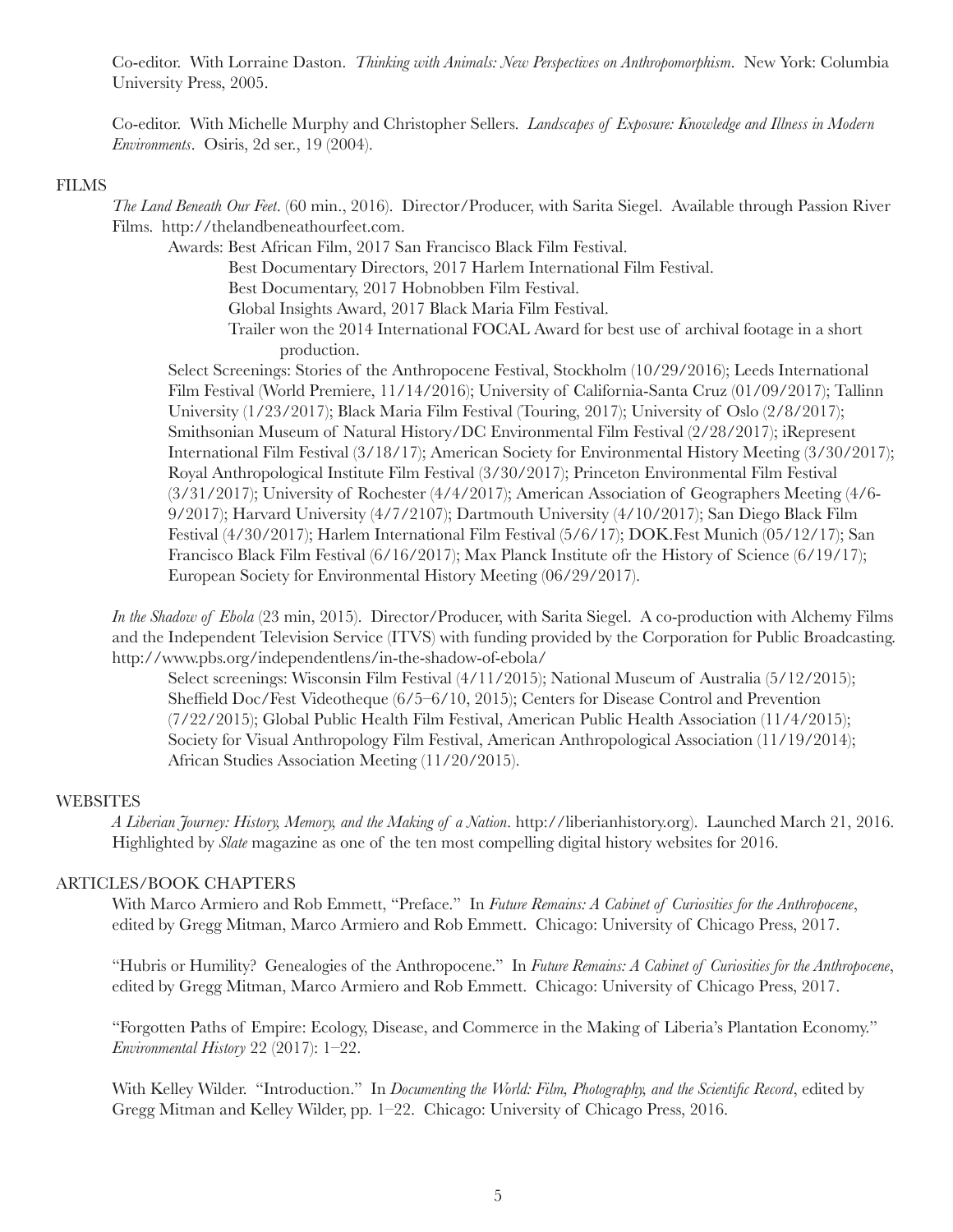"A Journey without Maps: Film, Expeditionary Science, and the Growth of Development." In *Documenting the World: Film, Photography, and the Scientific Record*, edited by Gregg Mitman and Kelley Wilder, pp. 124–149. Chicago: University of Chicago Press, 2016.

"Ebola in a Stew of Fear." *New England Journal of Medicine* 371 (November 6, 2014): 1763–1765.

With Rob Nixon. "A Dialogue on Form, Knowledge, and Representation." In *Minding the Gap: Working Across Disciplines in Environmental Studies*, edited by Robert Emmett and Frank Zelko. Rachel Carson Center Perspectives (2014) 2: 61–67.

"Living in a Material World." *Journal of American History* 100 (2013): 128–130.

"The Color of Money: Campaigning for Health in Black and White America." In *Imagining Illness: Public Health and Visual Culture,* edited by David Serlin, pp. 40–61. Minneapolis: University of Minnesota Press, 2011.

With Paul Erickson. "Latex and Blood: Science, Markets, and American Empire." *Radical History Review* 107 (2010): 45–73. Winner of the 2012 Ralph Gomory Prize from the Business History Conference.

"Wildlife Films." In *The Palgrave Dictionary of Transnational History*, edited by Pierre-Yves Saunier and Akira Iriye. Houndmills, Basingstoke, Hampshire: Palgrave MacMillan, 2009.

"Cockroaches, Housing, and Race: A History of Asthma and Urban Ecology in America." In *Health and the Modern Home*, edited by Mark Jackson, pp. 244–265. New York: Routledge, 2007.

"Where Ecology, Nature, and Politics Meet: Reclaiming *The Death of Nature*." *Isis* 97 (2006): 496–504.

"In Search of Health: Landscape and Disease in American Environmental History." *Environmental History* 10 (2005): 184–209. Winner of the 2006 Aldo Leopold-Ralph W. Hidy Award, American Society for Environmental History. Translated and republished as "Em busca de saúde: paisagem e doença na história ambiental americana." *Revista de História Regional* 20 (2015): 460–496.

With Lorraine Daston. "Introduction: The How and Why of Thinking with Animals." In *Thinking with Animals: New Perspectives on Anthropomorphism*, edited by Gregg Mitman and Lorraine Daston, pp. 1–14. New York: Columbia University Press, 2005.

"Pachyderm Personalities: The Media of Science, Politics and Conservation." In *Thinking with Animals: New Perspectives on Anthropomorphism*, edited by Gregg Mitman and Lorraine Daston, pp. 175–195. New York: Columbia University Press, 2005.

"Oren C. Durham" and "A History of Pollen Mapping and Surveillance: The Relations Between Natural History and Clinical Allergy." *Journal of Allergy and Clinical Immunology*, 114 (2004): 1229–1235.

With Michelle Murphy and Christopher Sellers. "Introduction: A Cloud over History." *Osiris* 19 (2004): 1–17.

"Geographies of Hope: Mining the Frontiers of Health in Denver and Beyond, 1870–1965." *Osiris* 19 (2004): 93–111.

"Natural History and the Clinic: The Regional Ecology of Allergy in America." *Studies in History and Philosophy of Biological and Biomedical Sciences*, 34 (2003): 491–510.

"Hay Fever Holiday: Health, Leisure, and Place in Gilded-Age America," *Bulletin of the History of Medicine*, 77 (2003): 600–635.

"When Pollen Became Poison? A Cultural Geography of Ragweed in America." In *The Moral Authority of Nature*, edited by Lorraine Daston and Fernando Vidal, pp. 438–465. Chicago: University of Chicago Press, 2004.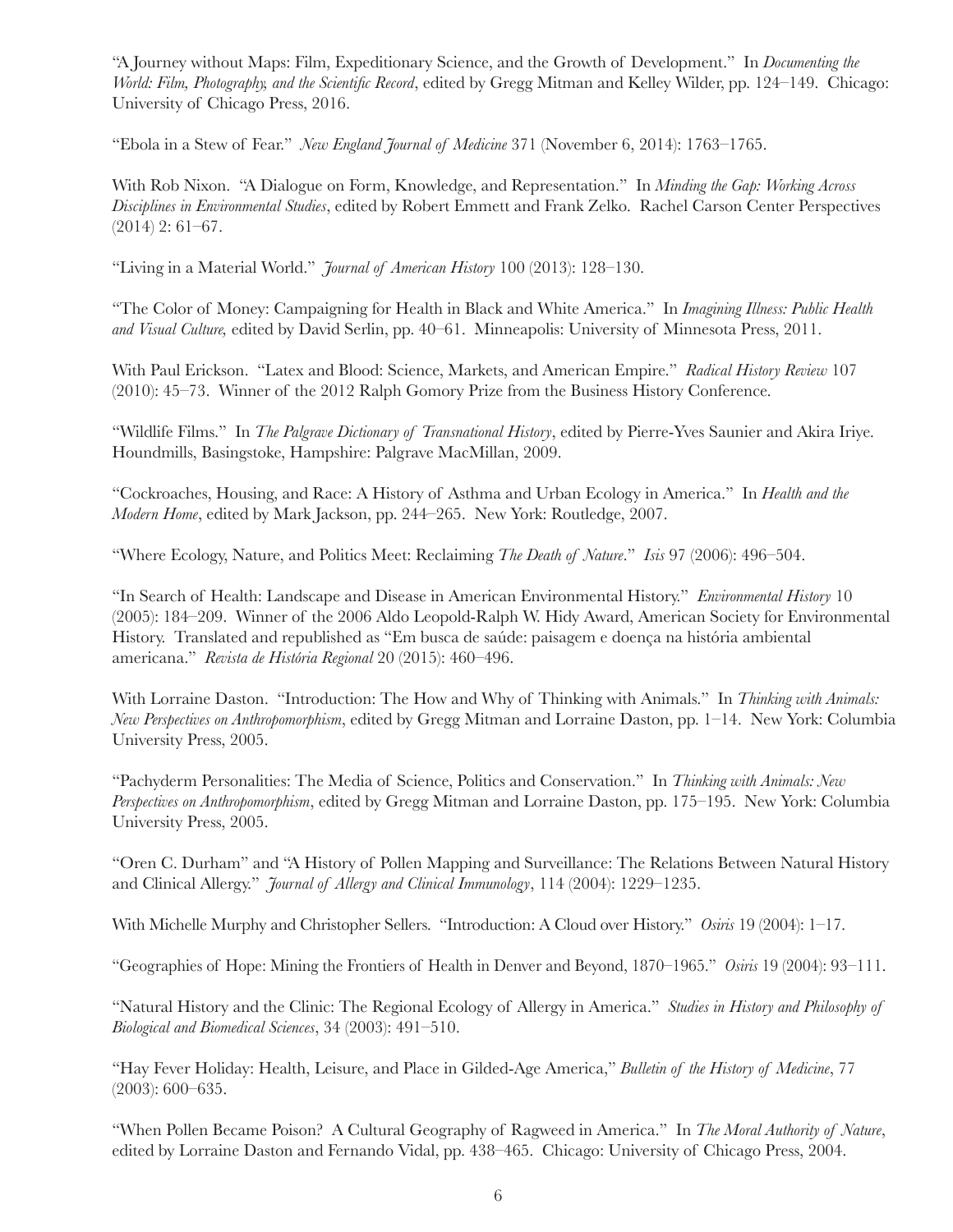With Ronald L. Numbers. "From Miasma to Asthma: The Changing Fortunes of Medical Geography in America." *History and Philosophy of the Life Sciences* 25 (2003): 391–412.

"Life in the Field: The Sensuous Body as Popular Naturalist's Guide." In *Primate Encounters: Models of Science, Gender, and Society*, edited by Shirley C. Strum and Linda M. Fedigan, pp. 421–435. Chicago: University of Chicago Press, 2000.

"When Nature *is* the Zoo: Vision and Power in the Art and Science of Natural History." *Osiris* 11 (1996): 117–143. With Ronald L. Numbers. "Evolutionary Theory." In *Encyclopedia of the United States in the Twentieth Century*, edited by Stanley I. Kutler, vol. II, pp. 859–876. New York: Charles Scribner's Sons, 1996.

With Rajeev Gowda, Zev Trachtenberg, and Linda Wallace. "Conceiving the Commons: An Interdisciplinary Approach to Environmental Literacy." In *Proceedings of the 6th Annual Conference on Teaching and Learning*, edited by Jack A. Chambers (Jacksonville Community College, Florida: 1995).

"Cinematic Nature: Hollywood Technology, Popular Culture, and the American Museum of Natural History." *Isis* 84 (1993): 637–661. Reprinted in *The Scientific Enterprise in America, Readings from Isis*, edited by Ronald L. Numbers and Charles E. Rosenberg, pp. 203–227. Chicago: University of Chicago Press, 1996.

"Defining the Organism in the Welfare State: The Politics of Individuality in American Culture, 1890–1950." *Sociology of the Sciences Yearbook* 18 (1994): 249–280.

Co-editor. With Jane Maienschein and Adele E. Clarke. "Crossing the Borderlands: Biology at Chicago." Special Issue of *Perspectives on Science* 1 (1993): 359–559.

With Timothy F. H. Allen and Thomas W. Hoekstra. "Synthesis Mid-Century: J. T. Curtis and the Community Concept." In *John T. Curtis: Fifty Years of Wisconsin Plant Ecology*, edited by James S. Fralish, Robert P. McIntosh, and Orie L. Loucks, pp. 123–144. Madison: Wisconsin Academy of Arts and Sciences, 1993.

With Anne Fausto-Sterling. "Whatever Happened to Planaria?: C. M. Child and the Physiology of Inheritance." In *The Right Tools for the Job: At Work in Twentieth-Century Life Sciences*, edited by Adele E. Clarke and Joan H. Fujimura, pp. 172–197. Princeton: Princeton University Press, 1992. Reprinted in *La Matérialité des Sciences: Savoir-faire et Instruments dans les Sciences de la Vie*. Translated by Francoise Bouillot with the collaboration of Émilie Hermant, pp. 227–257. Paris: Synthélabo Groupe, 1996.

With Richard W. Burkhardt, Jr. "Struggling for Identity: The Study of Animal Behavior in America, 1930–1950." In *The Expansion of American Biology*, edited by Keith R. Benson, Ronald Rainger, and Jane Maienschein, pp. 164–194. New Brunswick: Rutgers University Press, 1991.

"Evolution as Gospel: William Patten, the Language of Democracy, and the Great War." *Isis* 81 (1990): 446–463.

"Dominance, Leadership, and Aggression: Animal Behavior Studies During the Second World War." *Journal of the History of the Behavioral Sciences* 26 (1990): 3–16.

"From the Population to Society: The Cooperative Metaphors of W. C. Allee and A. E. Emerson." *Journal of the History of Biology* 21 (1988): 173–194.

# DIGITAL BLOGS/ESSAYS

"A Liberian Journey," *Edge Effects*, 17 May 2016. http://edgeeffects.net/liberian-journey/. Also published on *HumanitiesFutures,* Franklin Humanities Institute, Duke University, https://humanitiesfutures.org/papers/a-liberian-journey/

"We must see digitally creative projects as essential to scholarship and teaching in the 21st century," *Ant, Spider, Bee*, 31 March 2015. http://www.antspiderbee.net/2015/03/31/we-must-see-digitally-creativeprojects-as-essential-to-scholarship-and-teaching-in-the-21st-century/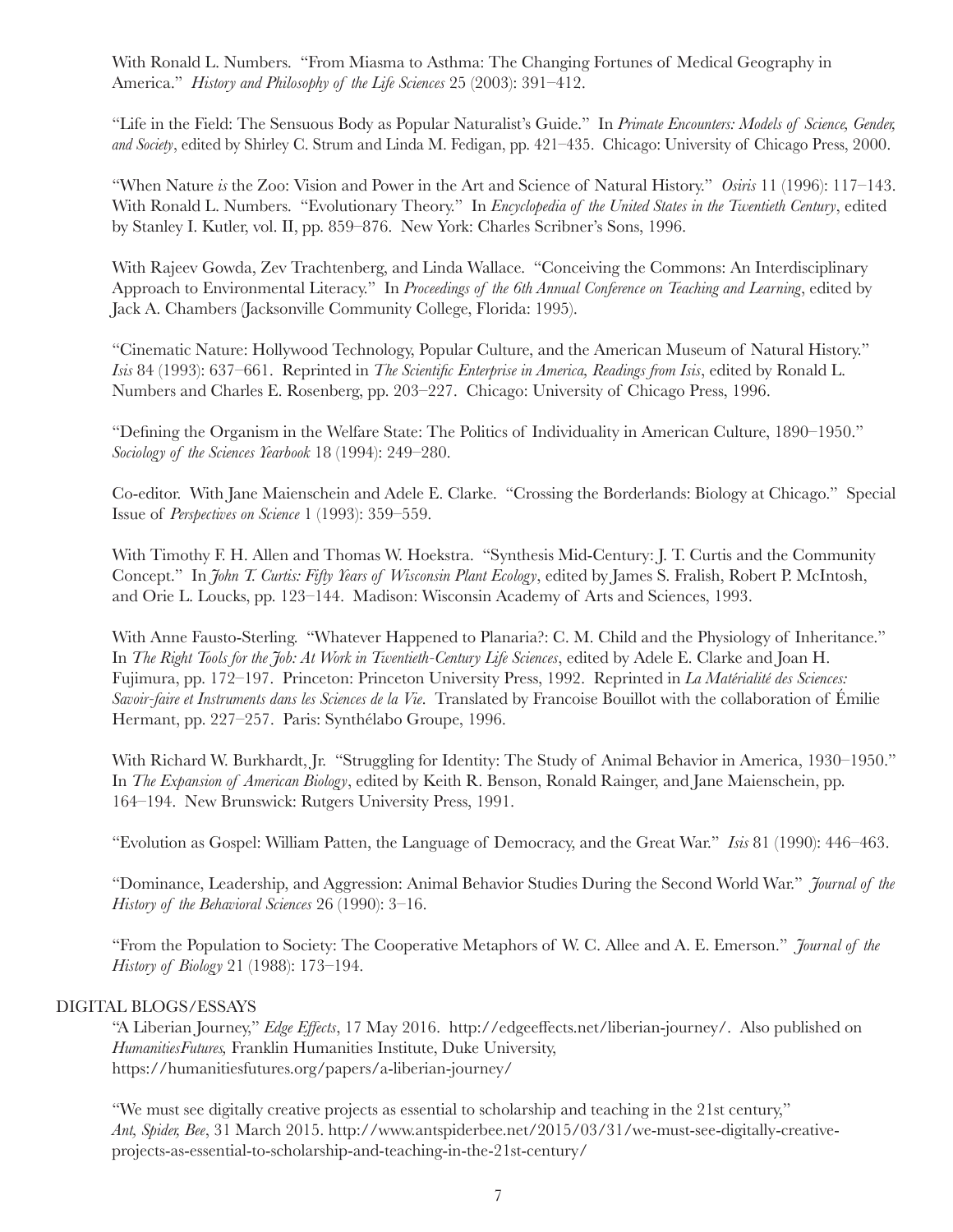"Alex Rivera: Trickster at the Border." Fall 2013. https://artsinstitute.wisc.edu/iarp/rivera/about.html

# ESSAY REVIEWS

"Life in the Ruins." *BioSocieties* 11 (2016): 396–400.

"Chemicals in the Field." *MetaScience* 12 (2003): 10–14.

With Kevin Dann. "Exploring the Borders of Environmental History and the History of Ecology." *Journal of the History of Biology* 30 (1997): 291–302.

"The Biology of Peace." *Biology and Philosophy* 12 (1997): 259–264.

## BOOK REVIEWS

"The End Times of Cold War Ecology." Review of Jacob Hamblin, *Arming Mother Nature: The Birth of Cold War Environmentalism*. *Science* 341 (2013): 614–615.

"The Many Lives of Whales." Review of D. Graham Burnett, *The Sounding of the Whale: Science and Cetaceans in the Twentieth Century*. *Science* 335 (2012): 920–921.

Andrew Kirk, *Counterculture Green: The Whole Earth Catalog and American Environmentalism*. *Western Historical Quarterly* 40 (2009): 93.

Leslie Reagan, Nancy Tomes, and Paula Treichler, eds., *Medicine's Moving Pictures: Medicine, Health, and Bodies in American Film and Television. Journal of American History* 95 (2008): 584.

Mark Jackson, *Allergy: The History of a Modern Malady*. *Bulletin of the History of Medicine* 82 (2008): 209–211.

Sharon Kingsland, *The Evolution of American Ecology, 1890–2000*. *Journal of American History* 93 (2006): 605–605.

Robert E. Kohler, *Landscapes and Labscapes: Exploring the Lab-Field Border in Biology*. *Journal of the History of Biology* 36 (2003): 599–601.

"Biology's Promised Land." Review of Philip Pauly, *Biologists and the Promise of American Life*, *American Scientist* 89 (2001): 472–473.

Andy Masaki Bellows and Marina McDougall, with Brigitte Berg (eds.), *Science is Fiction: The Films of Jean Painlevé* and Derek Bousé, *Wildlife Films*. *Public Understanding of Science* 10 (2001): 246–248.

Eileen Crist, *Images of Animals: Anthropomorphism and Animal Mind*. *Journal of the History of Biology* 33 (2000): 213–215.

Jan Sapp, *Evolution by Association: A History of Symbiosis*. *Journal of the History of Biology* 29 (1996): 309–312.

Donald Worster, *Nature's Economy: A History of Ecological Ideas*. *Isis* 86 (1995): 466–467.

Ann Blum, *Picturing Nature: American Nineteenth-Century Zoological Illustration*. *Isis* 85 (1994): 342–344.

Mark Pittenger, *American Socialists and Evolutionary Thought, 1870–1920*. *Journal of the History of Biology* 27 (1994): 359–360.

Bob Pepperman Taylor, *Our Limits Transgressed: Environmental Political Thought in America*. *American Historical Review* (Dec. 1993): 1670–1671.

"From Social Science to Environmental Management?" Review of Michael Shortland, ed., *Science and Nature: Essays in the History of the Environmental Sciences*. *Metascience* 4 (1993): 102–104.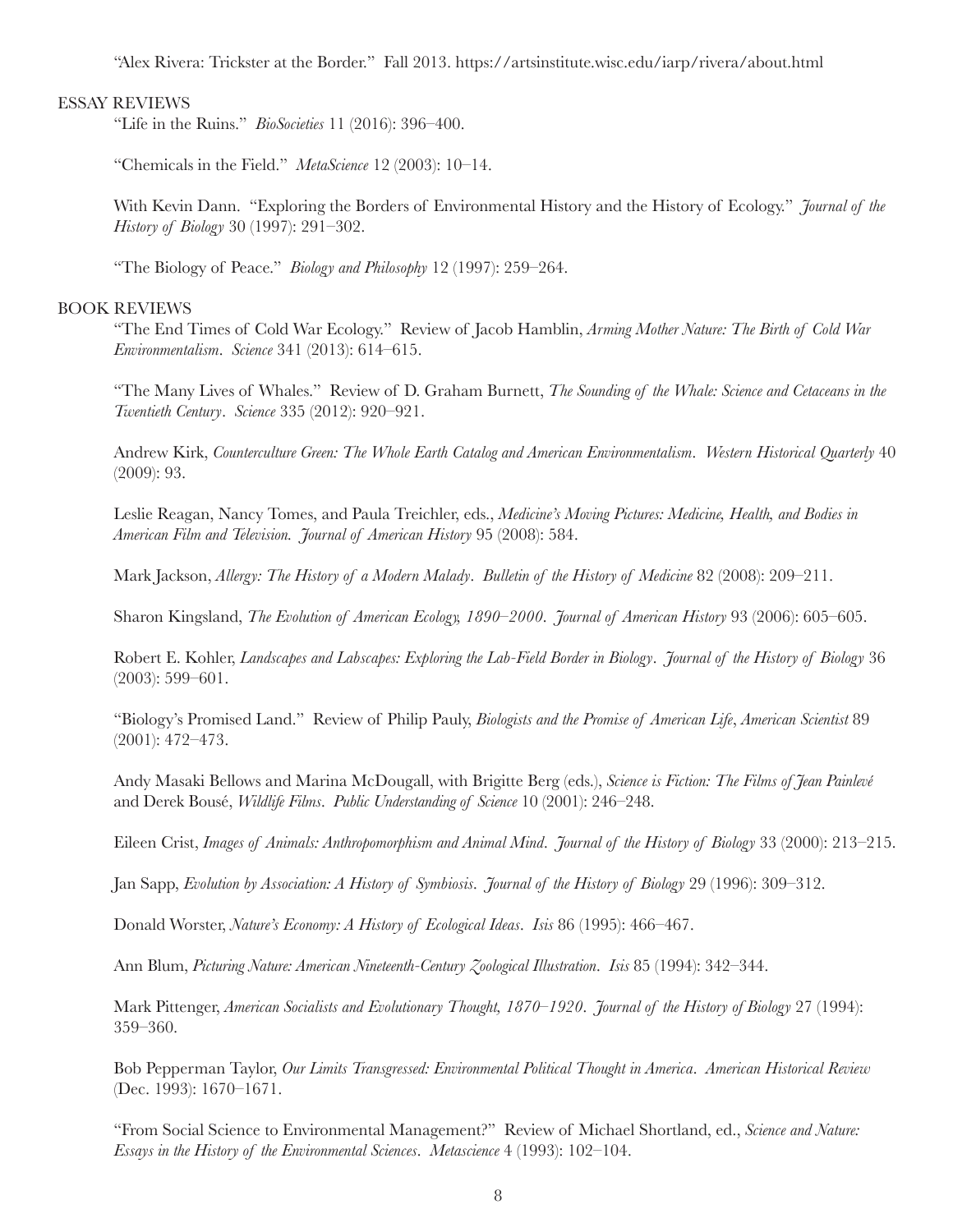Joel B. Hagen, *An Entangled Bank: The Origins of Ecosystem Ecology*. *Isis* 84 (1993): 604–605.

Victor B. Scheffer, *The Shaping of Environmentalism in America*. *Isis* 83 (1992): 693.

Ralph H. Lutts, *The Nature Fakers: Wildlife, Science, and Sentiment*. *Journal of the History of Biology* 25 (1992): 162–164.

"Population Dynamics, Human Interactions." Review of Peter Crowcroft, *Elton's Ecologists: A History of the Bureau of Animal Population*. *Ecology* 72 (1991): 1908–1909.

H. E. Le Grand, ed., *Experimental Inquiries: Historical, Philosophical, and Social Studies of Experimentation in Science*. *Journal of the History of the Behavioral Sciences* 27(1991): 285–287.

*History and Philosophy of the Life Sciences* (London/New York/Philadelphia: Taylor & Francis). *Isis* 83 (1991):288–289.

Donna Haraway, *Primate Visions: Gender, Race, and Nature in the World of Modern Science*. *Isis* 82 (1991): 163–165.

Ethel Tobach (ed.), *Historical Perspectives and the International Status of Comparative Psychology*. *Journal of the History of the Behavioral Sciences* 26 (1990): 391–393.

Les Levidow (ed.), *Science as Politics*. *Isis* 78 (1987): 447–448.

## **INTERVIEWS**

"The Land Beneath Our Feet." An interview with Gregg Mitman by David Serlin. *Radical History Review* 127 (2017): 187-196.

## **INVITED LECTURES**

2017 "Forgotten Paths of Empire: Firestone and the Promise of Liberia," Max Planck Institute for the History of Science, 19 June.

Keynote lecture and film screening of *The Land Beneath Our Feet*. "How to Change the World," Shanghai University, 27 May.

"Parasites of Capital: Tales of Ecology, Disease, and Landscape in a Neoliberal Age." History, Theory, and Criticism of Art and Architecture Forum, Massachusetts Institute of Technology, 5 April.

"In the Shadow of Ebola." Inaugural Lecture, Schyve Center for Bioethics, University of Rochester, 5 April.

"Parasites of Capital: Tales of Ecology and Disease in a Neoliberal Age." Humanities Center, University of Rochester, 4 April.

"Parasites of Capital: Tales of Ecology and Disease in a Neoliberal Age." New Natures, Entangled Cultures: Perspectives in Environmental Humanities, Sixth Winter School of the Estonian Graduate School of Culture, Studies, and Arts, Tallinn University, 23-27 January.

AURA Slow Seminar on "The Anthropocene and Climate Change with The Great Derangement." A series of workshops and a film screening focused on recent work. Institute for Humanities Research, UC-Santa Cruz & Aarhus University, Denmark. 9 January.

2016 "Parasites of Capital: Tales of Ecology and Disease in a Neoliberal Age." Deutsches Museum, 14 November. "Forgotten Paths of Empire." The 2016 Alfred E. Golz Memorial Lecture, Bowdoin College, 7 November.

"A Liberian Journey: Notes from the Field on History of Science and Engagement." 2016 Elizabeth Paris Public Engagement Event, History of Science Society Meetings, Atlanta, Georgia, 5 November.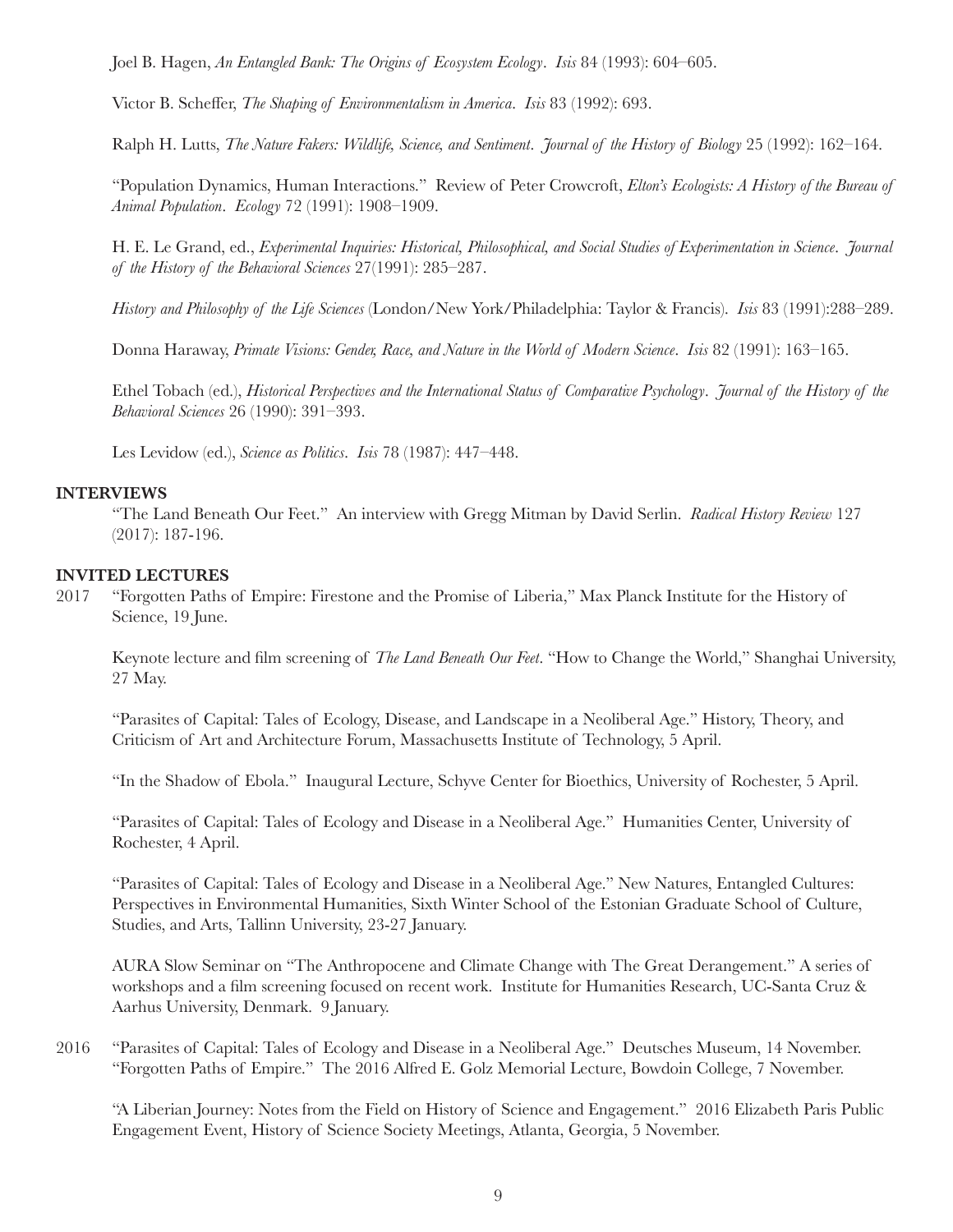"A Liberian Journey: Notes from the Field on History, Film, and Engagement." Leicester University, 24 October.

"A Liberian Journey." Politics Through the Archives of Photography, Film, and Art, Cambridge Festival of Ideas, Cambridge University, 22 October.

"A Liberian Journey: Notes from the Field on Environmental Humanities and Engagement." Penn Program in the Environmental Humanities, University of Pennsylvania, 14 April.

"Forgotten Paths of Empire." John Hope Franklin Humanities Institute, Duke University, 26 February.

"Building the Environmental Humanities: Reflections from CHE." University of Oregon, 22 January.

2015 "Viral Ecologies." Climate Change and the Scales of Environment, Graduate School of Architecture, Planning, and Preservation, Columbia University, 4 December.

"Forgotten Paths of Empire." Department of Science and Technology Studies. Cornell University, 19–20 October.

"Parasites of Capital." Engineered Worlds Conference, Neubauer Collegium for Culture and Society, University of Chicago, 2–3 October.

"Forgotten Paths of Empire." Centre for Environmental History, Australia National University, 14 May.

"Forgotten Paths of Empire." Sydney Environmental Institute, University of Sydney, 7 May.

"Forgotten Paths of Empire." Wesleyan University, 21 April.

"Hubris or Humility?: Genealogies of the Anthropocene." Keynote Lecture, Humanities Center Altman Symposium, Miami University, 9 April.

"Ecological Imperialism Revisted: Entanglements of Disease, Commerce, and Knowledge in a Global World." Edwin Way Teale Lecture, University of Connecticut, 26 March.

"Forgotten Paths of Empire." Presidential Address, American Society for Environmental History, Washington, DC, 19 March.

2014 "A Film Never Made: History, Science, and Memory in Liberia." Annual History, Philosophy, and Social Studies of Science and Medicine Lecture, University of Chicago, 14 May.

"Ecological Imperialism Revisited: Entanglements of Bodies, Knowledge, and Commerce in a Global World." Keynote Lecture, IRPH-Mellon Symposium: Ecological Bodies, University of Illinois at Urbana-Champaign, 1 May.

With Peter Boger. "Digital Storytelling in Action: A Behind-the-Scenes Look at the *Tales from Planet Earth* Project." Tales from Planet Earth, KTH Royal Institute of Technology, 9–12 April.

"A Film Never Made: History, Science, and Memory in Liberia." Program in History of Science, Technology, and Medicine, University of Minnesota, 28 March.

"Where Blood and Latex Flow: Expeditionary Science and the Making of Firestone Plantations Company in Liberia." STS Lecture Series in Science and Capitalism, Brown University, 6 March.

"A Film Never Made: History, Science, and Memory in Liberia." Rachel Carson Center for Environment and Society, 27 February.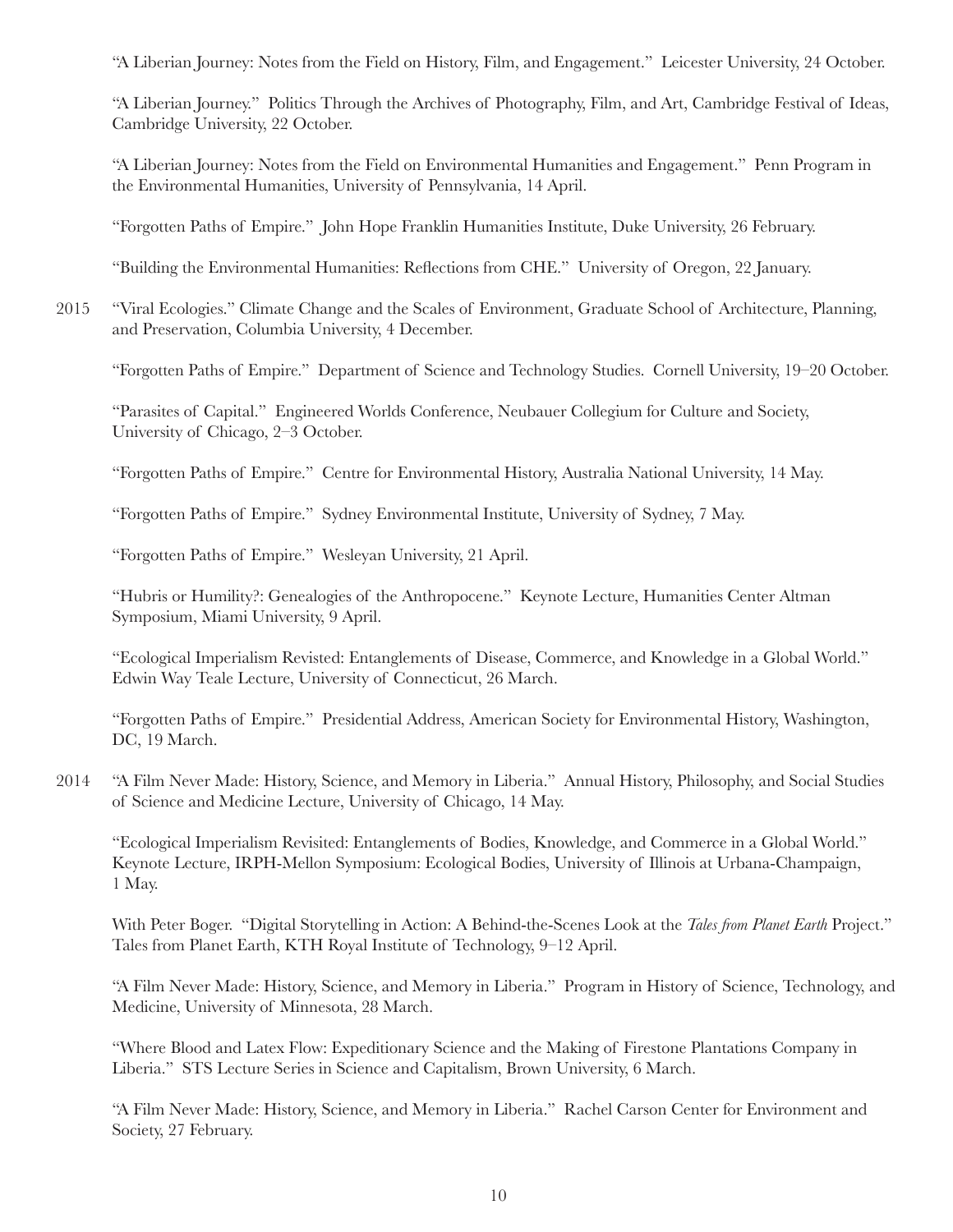"Cinematic Journeys: The Many Lives of an Expedition Film Never Made." Situating Science Series, York University, 13 February.

2013 "A Film Never Made: History, Science, and Memory in Liberia." Africa at Noon, African Studies Program, University of Wisconsin-Madison, 4 December.

"Ecological Imperialism Revisited: Entanglements of Disease, Commerce, and Knowledge in a Global World." Globalizing Histories of Science, Technology, and Medicine, NYU-Abu Dhabi, 19–21 May.

"Ecological Imperialism Revisited: Entanglements of Disease, Commerce, and Knowledge in a Global World." Ohio State University, 12 April.

"Ecological Imperialism Revisited: Entanglements of Disease, Commerce, and Knowledge in a Global World." New York Academy of Medicine, 4 March.

"Ecological Imperialism Revisited: Entanglements of Disease, Commerce, and Knowledge in a Global World." Focus on the Humanities: Distinguished Faculty Lecture, Center for the Humanities, University of Wisconsin-Madison, 13 February.

2012 "Ecological Imperialism Revisited: Entanglements of Disease, Commerce, and Knowledge in a Global World." Department of Geography, University of North Carolina, 30 November.

"Where Blood and Latex Flow: Health as Diplomacy in US-Liberia Relations." ASA Program Committee: Dimensions of Empire and Resistance: Global Health, American Studies Association Meeting, San Juan, Puerto Rico, 14–18 November.

"Ecological Imperialism Revisited: Entanglements of Disease, Commerce, and Knowledge in a Global World." Program in History of Science, Princeton University, 20 September.

"Ecological Imperialism Revisited: Entanglements of Disease, Commerce, and Knowledge in a Global World." Keynote Lecture, Rachel Carson Center/Science Museum Conference on "Science, Space, and the Environment," 17–18 July.

"Documenting the World: Film, Photography, and the Scientific Record." STS Circle, Harvard University, 9 April.

"A Journey Without Maps: Film, Expeditionary Science, and the Growth of Development." Department of History of Science, Harvard University, 3 April.

"Where Blood and Latex Flow: Expeditionary Science and the Growth of Development in Liberia." Charles Warren Center for Studies in American History, Harvard University, 19 March.

"Commentator: Graham Burnett, *The Sounding of the Whale*. STS Colloquia Series, Program in Science, Technology, and Society," Massachusetts Institute of Technology, 12 March.

2011 "A Journey Without Maps: Film, Expeditionary Science, and the Growth of Development." Distinguished Faculty Lecture, Gallatin College, NYU, 8 December.

"The Matter of Ideas: Knowledge and Agency at the Borders of Environmental History and the History of Science." International Workshop on Environmental History: Disasters and Sustainability & GIS Day, Florianópolis, Santa Catarina, Brazil, 15–19 November.

"A Journey Without Maps: Film, Expeditionary Science, and the Growth of Development." University of Southern California, 22 September.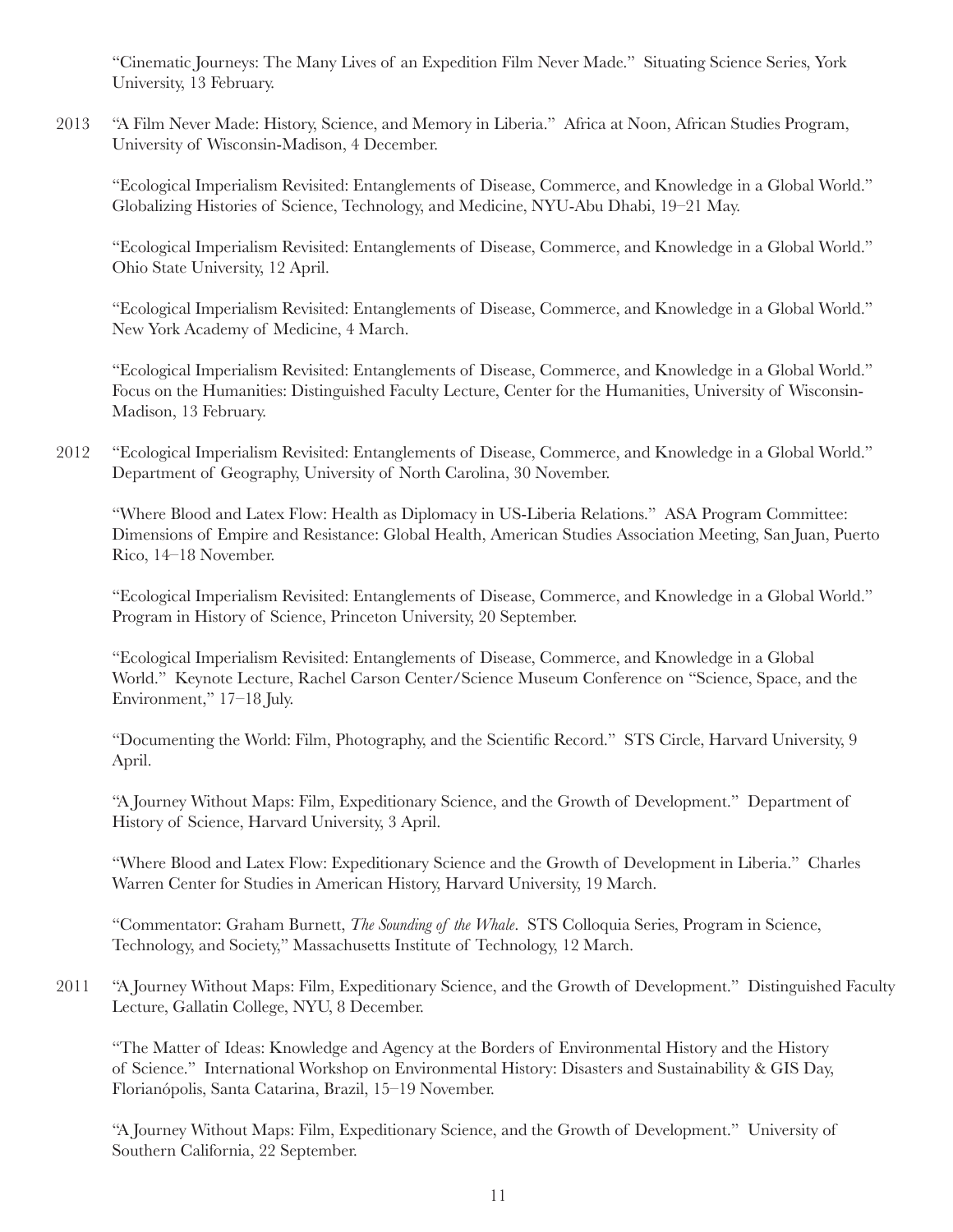"The New Green Wave: Media Landscapes of Human-Animal Relations." Rachel Carson Center for Environment and Society, Munich, Germany, 15 June.

"A Journey without Maps: Film and the Cartography of Subjectivity." Rachel Carson Center for Environment and Society, Munich, Germany, 15 June.

"America's Rubber Empire: Ecology, Disease, and Commerce in the Making of Firestone Plantations Company." Department of History, Columbia University, 2 March.

2010 "Latex and Blood: Science, Markets, and American Empire." UCSD Science Studies Program Colloquium Series, University of California-San Diego, 20 May. "Ecology, Justice, and the Value of Community." Earth Day at 40, Madison, Wisconsin, 20–21 April.

Commentator: "Human Science, Human Subjects." Max Planck-University of Chicago Workshop, University of Chicago, 2–3 April.

"The New Green Wave: Media Landscapes of Human-Animal Relations." Science a Moving Image, Harvey Mudd College, 18–20 February.

"Latex and Blood: Science, Markets, and American Empire." Lawrence Badash Distinguished Lecture, University of California–Santa Barbara, 22 February.

"Latex and Blood: Science, Markets, and American Empire." Klopsted Seminar Series in Science in Human Culture, Northwestern University, 8 February.

2009 "The Inner Life of Animals." Choices and Challenges, Virginia Tech University, 5 November.

"The New Green Wave: Media Landscapes of Human-Animal Relations." Keynote Lecture, Queen City Colloquium, University of Cincinnati, 5 June.

"The New Green Wave: Media Landscapes of Human-Animal Relations." Visualizing Animals, Pennsylvania State University, 30 April–1 May.

"Latex and Blood: Toward a Visual Economy of Science, Commerce, and American Empire." Program in Science, Technology, and Society, University of Michigan, 9 February.

2008 "Latex and Blood: Toward a Visual Economy of Science, Commerce, and American Empire." Yi Fu Tuan Lecture, Department of Geography, University of Wisconsin-Madison, 21 November.

"Glamorous Species." National Conservation Training Center, U.S. Fish and Wildlife Service, 5 November.

"Latex and Blood: Science, International Relations, and the Making of Firestone Plantations Company." Chasing Eden: Nature, Health, and the Politics of the Environment, University of Exeter, Cornwall, 4–5 September.

Commentator, Animal Subjects Under Observation, Max Planck Institute for the History of Science, 10–12 July.

"Latex and Blood: Toward a Visual Economy of Science, Commerce, and American Empire." Max Planck Institute for the History of Science, 24 June.

"A Journey Without Maps: Film and the Cartography of Subjectivity." The Educated Eye: Photography and Scientific Evidence, Max Planck Institute for the History of Science, 21–24 February.

2007 "Great White Hunting: Confronting Issues of Race, Science, and Conservation on Film." Ischia Summer School on the History of the Life Sciences, Visualizing Nature, Stazione Zoologica Anton Dohrn, 7 July.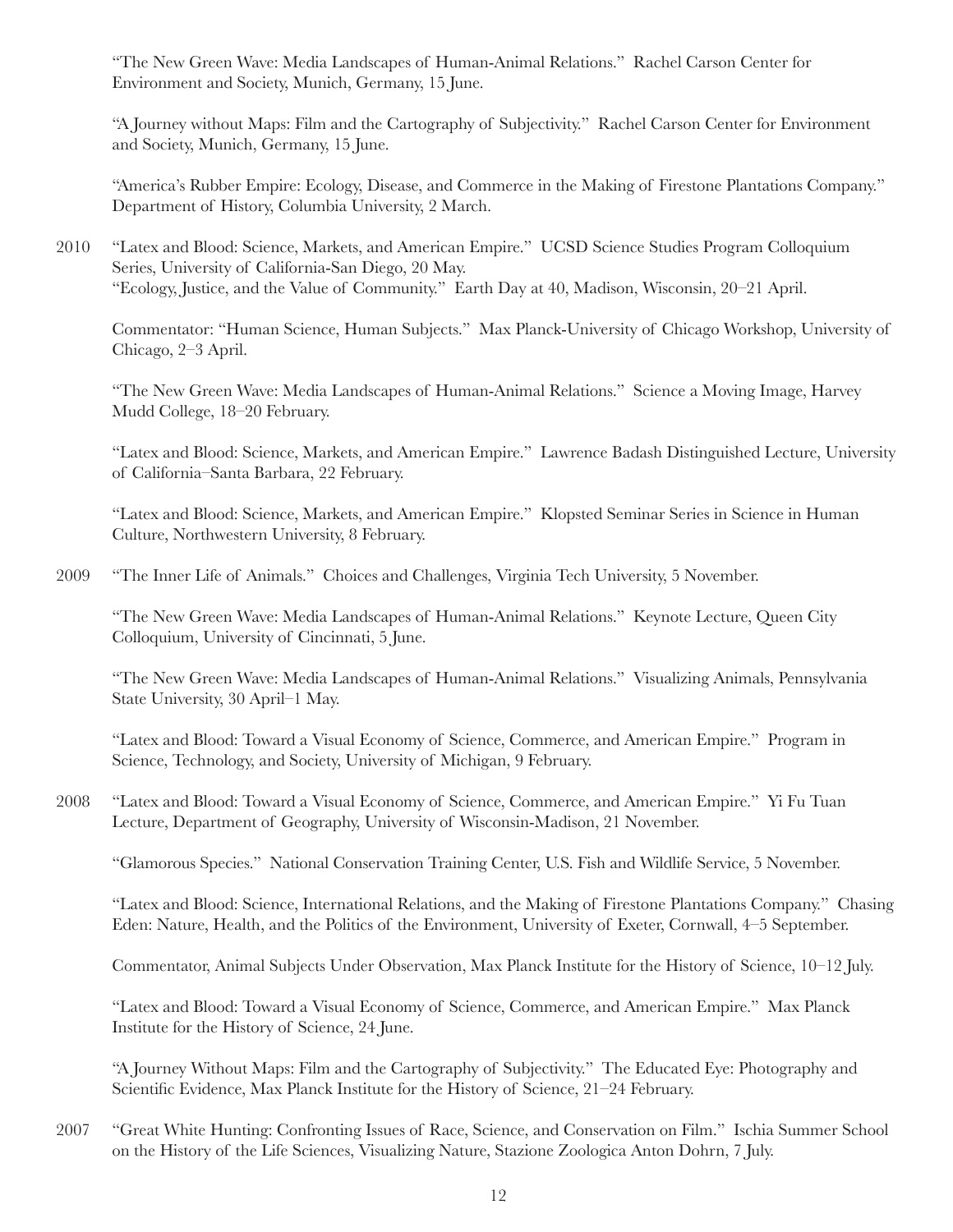"The Drug that Makes Soldiers Good Sailors Will Soon Be Working for You! Antihistamines and the Culture of Performance in Cold War America." Centre for Medical History, University of Exeter, 21 June.

With Paul Erickson. "When Rabbits Became Human (and Humans, Rabbits): Stability, Order, and History in the Study of Populations." Facts at the Frontier: Crossing Boundaries Between Natural and Social, Animal and Human, London School of Economics and Political Science, 16 April.

"Cockroaches, Housing, and Race: A History of Asthma and Urban Ecology in America," J. Paul Taylor Symposium on Social Justice, New Mexico State University, 30 March.

"Cockroaches, Housing, and Race: A History of Asthma and Urban Ecology in America," Science, Technology, & Society Seminar Series, Columbia University, 22 February.

"Cockroaches, Housing, and Race: A History of Asthma and Urban Ecology in America." Morris Fishbein Center/CHSS, University of Chicago, 26 January.

2006 "Breathing Space: An Ecological History of Allergy in America." Department of Biology, Florida State University, 1 December.

"Cockroaches, Housing, and Race: A History of Asthma and Urban Ecology in America." Paterson Lecture, Canadian Society for the History of Medicine Conference, York University, 27 May.

"Cockroaches, Housing, and Race: A History of Asthma and Urban Ecology in America." Department of History of Science, Medicine, and Technology, Johns Hopkins University, 9 March.

"Cockroaches, Housing, and Race: A History of Asthma and Urban Ecology in America." Simpson Center for the Humanities, University of Washington, 3 March.

"The Last Resorts: Allergy and Landscape on the Western Frontier." Department of History, University of Washington, 2 March.

"Breathing Space: An Ecological History of Allergy in America." Hamilton College, 20 February.

"Glamorous Species." Hamilton College, 19 February.

2005 "Cockroaches, Housing, and Race: A History of Asthma and Urban Ecology in America." Department of History, UCLA, 6 June.

"Pachyderm Personalities: The Media of Science, Politics, and Conservation." Program in Natural History Filmmaking and Communication, University of Otago, New Zealand, 3 May.

"Breathing Space: An Ecological History of Allergy in America." Open Lecture, University of Otago, New Zealand, 2 May.

"Glamorous Species." WildSouth International Film Festival, Wanaka, New Zealand, 27 April.

"Cockroaches, Housing, and Race: A History of Asthma and Urban Ecology in America." Department of Medical Humanities, East Carolina University, 22 April.

"Cockroaches, Housing, and Race: A History of Asthma and Urban Ecology in America." Conference on Health, Heredity, and the Modern Home, Centre for Medical History, University of Exeter, 23 March.

"In Search of Health: Landscape and Disease in American Environmental History." Department of Geography, University of North Carolina, 28 January.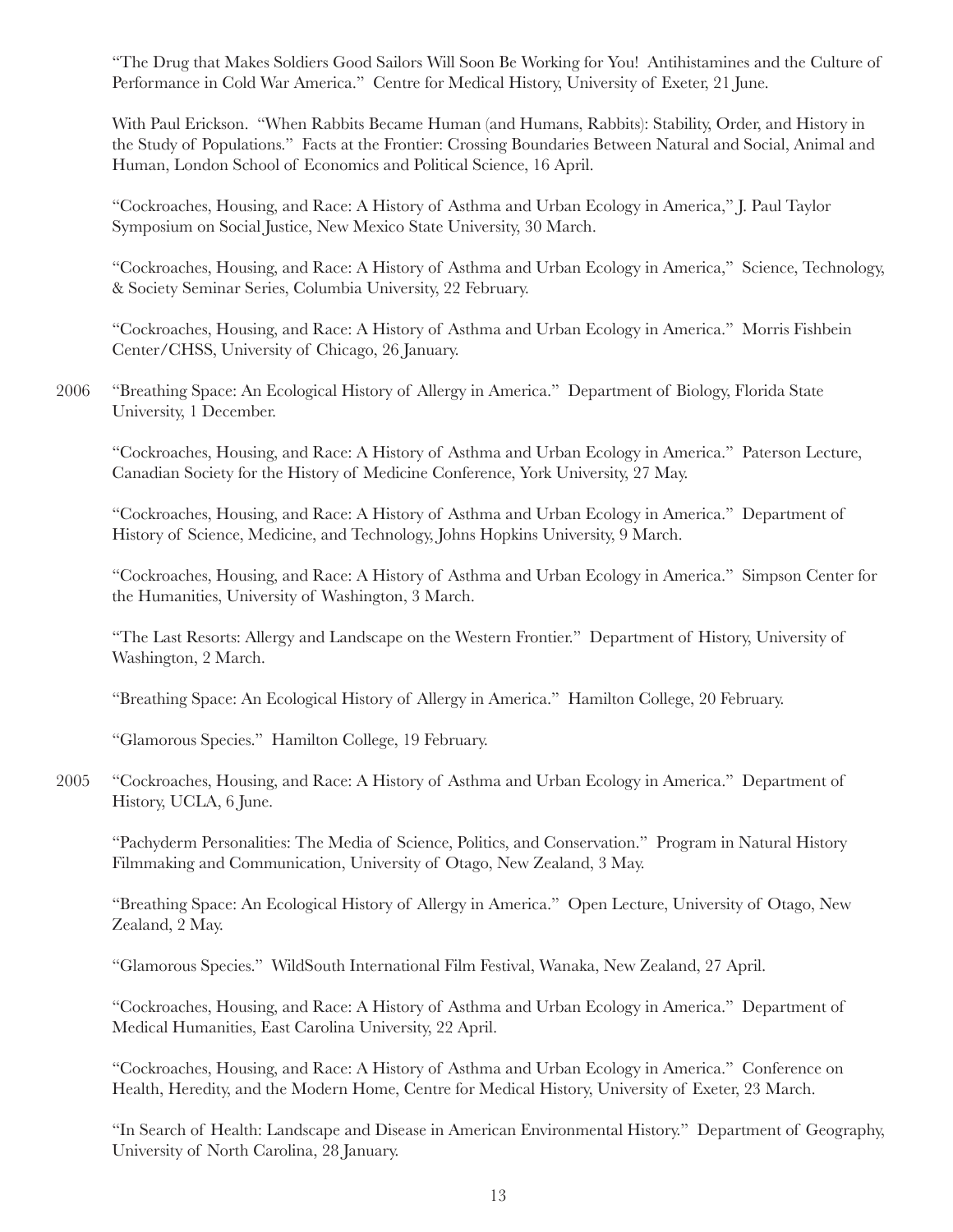"The Last Resorts: Allergy and Landscape on the Western Frontier." National Humanities Center, 13 January.

2004 "In Search of Health: Landscape and Disease in American Environmental History." Modern Times, Rural Places series, Massachusetts Institute of Technology, 10 December.

"Geographies of Hope: Mining the Frontiers of Health in Denver and Beyond, 1870–1965." Global Health Studies Program, University of Iowa, 30 March.

"Campaigning for Health: Visual Languages of Disease and Race in America, 1935–1965." Department of History, University of Georgia, 27 February.

"Pachyderm Personalities: The Media of Science, Politics, and Conservation." Institute of Ecology, University of Georgia, 27 February.

"Campaigning for Health: Visual Languages of Disease and Race in America, 1935–1965." Program in Science and Human Culture, Northwestern University, 16 January.

2003 "Childhood Asthma: The Public Response in Historical Terms." Conference on Childhood Asthma and the Community, Sarah Lawrence College, 3 December.

"Campaigning for Health: Visual Languages of Disease and Race in America, 1935–1965." Conference on Visual Culture and Public Health, National Library of Medicine, 16–17 October.

With Ronald L. Numbers. "From Miasma to Asthma: The Changing Fortunes of Medical Geography." Conference on Airs, Eaux, Lieux: L'homme, la santé et l'environnement, Centre Médical Universitaire, Geneva, Switzerland, 5–7 June.

"Hunting with the Camera: A Retrospective of Science and Conservation on Film." Featured speaker, "Creature Features: A Day of Wildlife in Film and Video," Bell Museum of Natural History, University of Minnesota, 26 April.

"The Jungle is Fraught with Danger—The Role of Narrative in Natural History Film." Featured panel, International Wildlife Film Festival, Missoula, Montana, 19–26 April.

2002 "Hay Fever Holiday: Health, Leisure, and Place in Gilded-Age America." Milwaukee Academy of Medicine, 19 November.

"Producing and Consuming Natures." Plenary Speaker, American Society for Environmental History Meetings, Denver, Colorado, 20–24 March.

"Pachyderm Personalities: The Media of Science, Politics, and Conservation." Princeton Workshop in the History of Science, 23 February.

"Pachyderm Personalities: The Media of Science, Politics, and Conservation." University of Oslo, 20 February.

2001 "Pachyderm Personalities: When Numbers Don't Count." Max Planck Institute for the History of Science, Berlin, Germany, 11 May.

"Hay Fever Holiday: Health, Leisure, and Place in Gilded-Age America." Department of Geography, University of Wisconsin-Madison, 2 November.

"Hay Fever Holiday: Health, Leisure, and Place in Gilded-Age America." Department of History, University of Washington, 5 March.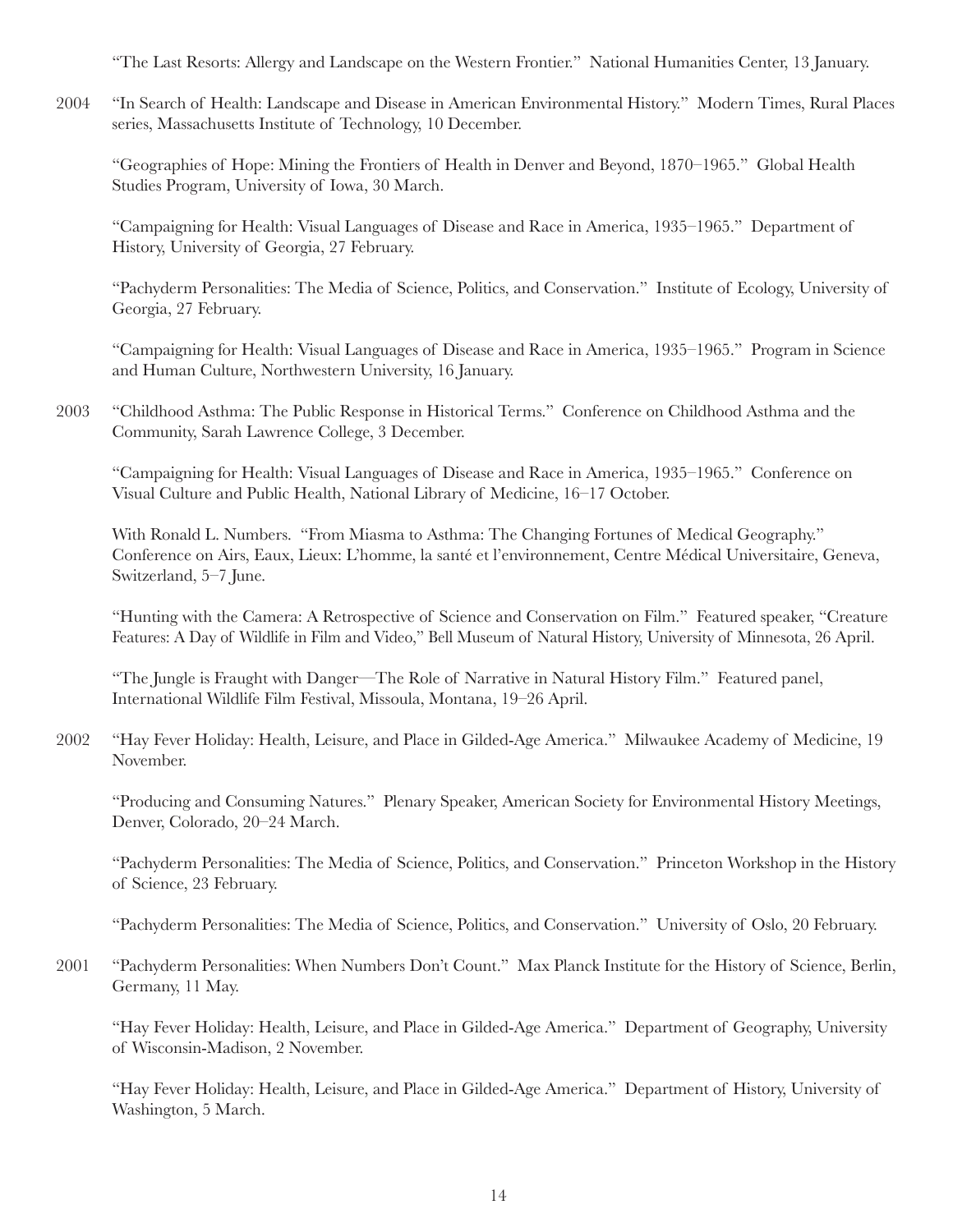"When Pollen Became Poison: A Cultural Geography of Ragweed in America." Keynote Address, Columbia History of Science Meeting, Friday Harbor, Washington, 2–4 March.

2000 "Nature as the Zoo and Vice-Versa: Animals and Humans in American Media Culture." Conference on Mensch, Tier, und Zoo, International Forschungszentrum Kulturwissenschaften, Wien, Austria, 12–14 October.

"Sex, Science, and Environmental Politics: The Making of a Dolphin Star." Program in the History of Science and Technology, University of Minnesota, 15 September.

"Hay Fever Holiday: Health, Leisure, and the Persistence of Place." Department of History and Philosophy of Science, Cambridge University, 7 March.

1999 "Sex, Science, and Environmental Politics: The Making of a Hollywood Pet Star." Lawrence University, 10 November.

"From Flippy to Flipper: A Ringside Seat in the Making of an Oceanic Star." Conference on "Representing Animals," Center for the Interactions of Animals and Society, School of Veterinary Medicine, University of Pennsylvania, 19 March.

1998 "Making Contact: The Sensuous Body as Popular Naturalist's Guide." Conference on "Body and Place: Intersecting Histories of the Body and Its Environment," Newark, New Jersey, 16–18 April.

"From Flippy to Flipper: A Ringside Seat in the Making of an Oceanic Star." Department of the History of Science, Medicine, and Technology, Johns Hopkins University, 9 April.

1997 "True-Life Adventures: Disney's Nature in Cold War American Culture." Department of the History of Science, Harvard University, 2 December.

"Social Organisms and Selfish Genes: Evolutionary Thought in Twentieth-Century American Culture." Evolution and Population Biology Graduate Program Student Seminar, Washington University, 5 November.

"The Limits of the Earth: Cold War Visions of Conservation and Containment in the Developing World." Ecology Program, University of Missouri-St. Louis, 4 November.

"Hunting with the Camera: Artifice and Authenticity on the Silent Screen." Department of History and Sociology of Science, University of Pennsylvania, 22 September.

"High Over the Borders: Visions of International Conservation from Pan-Americanism to the Arusha Conference." Nature's Histories: International Summer Academy in the History of Science, Max-Planck Institute für Wissenschaftsgeschichte, Berlin, Germany, 25–29 August.

"True-Life Adventures: The Nature of Popular Culture in 1950's America." Science Studies Program, University of California-San Diego, 14 April.

1996 "Hunting With the Camera: Cinema, Wildlife, and the Science of Ethology." Departments of History and Zoology, Oklahoma State University, 11 October.

"High Over the Borders: Visions of Conservation from Pan-Americanism to the Arusha Conference." Department of the History and Philosophy of Science, Indiana University, 27 September.

"Life in the Field: The Nature of Popular Culture in 1950's America." Wenner-Gren Conference on Changing Images of Primate Societies: The Role of Theory, Method, and Gender; Hotel Rosa dos Ventos, Teresópolis, Brazil, 15–23 June.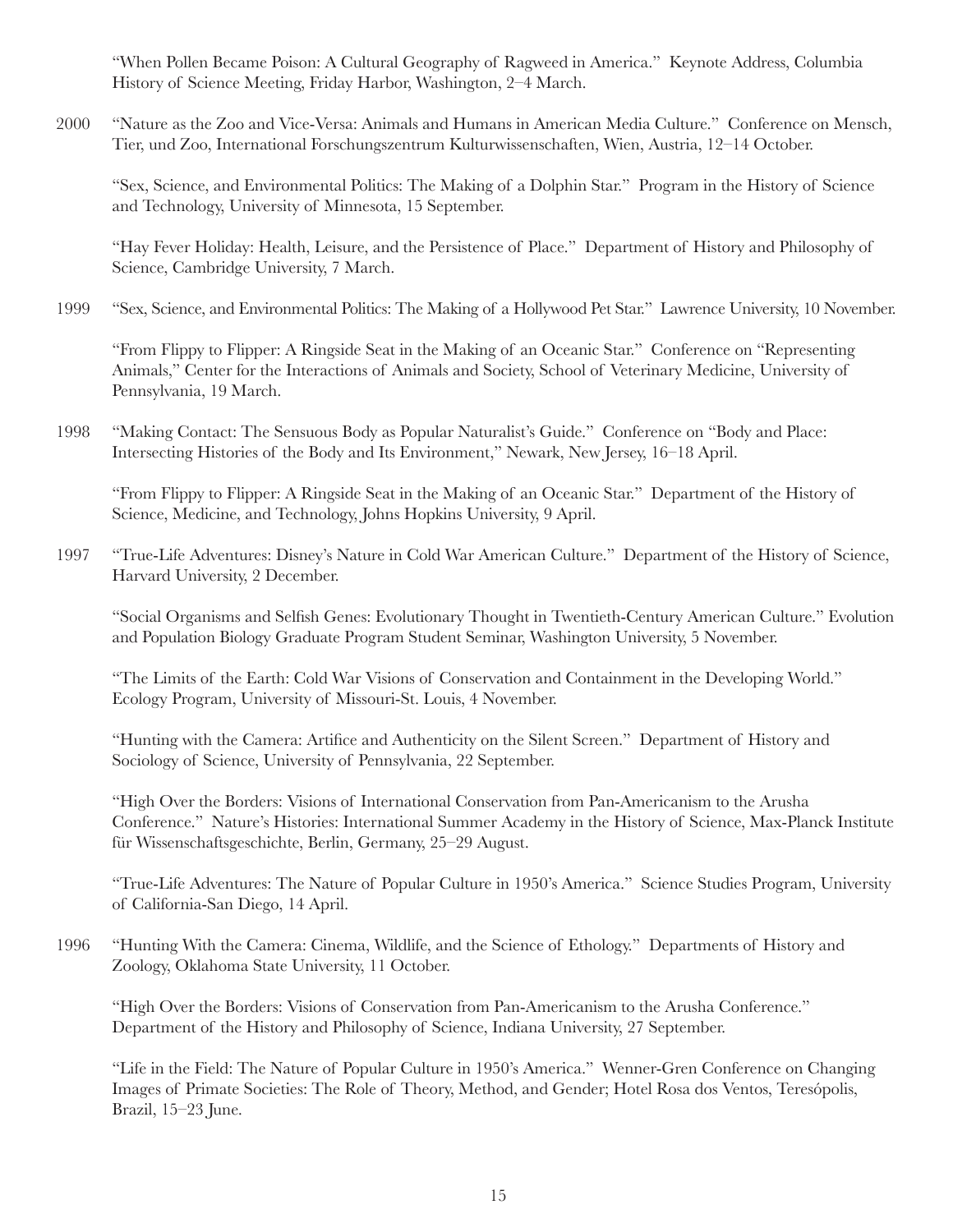"Environmental and Conservation Issues." NSF Workshop on Biology and Law, Arizona State University, 31 May–1 June.

1995 "High Over the Borders: Visions of Conservation from Pan-Americanism to the Arusha Conference." Department of the History of Science, University of Wisconsin-Madison, 8 November.

"Ecology and the Surveillance of Nature: Peering Outside the Keyhole of Laboratory 'Life.'" Fifth Annual Mellon Workshop, Massachusetts Institute of Technology, 6 May.

"Environmental and Conservation Issues." NSF Workshop on Biology and Law, Arizona State University, 24–25 March.

"When Nature *is* the Zoo: Vision and Power in the Art and Science of Natural History." Department of History, University of Washington, 30 January.

"When Nature *is* the Zoo: Vision and Power in the Art and Science of Natural History." Department of History, Oregon State University, 27 January.

- 1994 "When Nature *is* the Zoo: Vision and Power in the Art and Science of Natural History." The Nature of Science Studies: A Workshop on Environment, Science, and Politics, Cornell University, 15–17 April.
- 1993 "When Nature *is* the Zoo: Scientific and Popular Spectacle at Jackson Hole, Wyoming." Phi Betta Kappa lecture, University of Oklahoma, 29 October.

"Changing Conceptions of the `Natural' and Normative in Twentieth-Century Ecology." Conference on "The Notion of Sustainability and Its Normative Implications," Senter for Vitskapsteori, Universitetet I Bergen, Norway, 4–6 June.

"Cinematic Nature: Hollywood Technology, Popular Culture, and the Science of Animal Behavior." Princeton University Workshop in the History of Science, 2–3 April.

1992 "Defining the Organism in the Welfare State: The Politics of Individuality in American Culture, 1900–1950." Conference on "The Transfer of Images and Metaphors Between Biology and the Social Sciences," Zentrum für Interdisziplinäre Forschung, Universität Bielefeld, Bielefeld, Germany, 22–24 June.

"From Museums to Movies to Marineland: Hollywood Technology, Popular Culture, and the Science of Behavior, 1930– 1960." Pembroke Center Roundtable "Inscribing Science: Image/Technology/Text," Brown University, 5–6 March.

"From Social Organisms to Selfish Genes: Defining the Boundaries of the Community and Population in American Ecology, 1900–1960." Department of Zoology, University of Oklahoma, 22 January.

1991 "From Museums to Movies to Marineland: Hollywood Technology, Popular Culture, and the Science of Behavior, 1930–1960." Department of Ecology and Behavioral Biology, University of Minnesota, 18 April.

"From Museums to Movies to Marineland: Hollywood Technology, Popular Culture, and the Science of Behavior, 1930–1960." Department of the History of Science, University of Oklahoma, 15 February.

"Dominance, Leadership, and Aggression: Animal Behavior Studies During the Second World War." Program in History and Philosophy of Science, University of California-Davis, 1 March.

"Dominance, Leadership, and Aggression: Animal Behavior Studies During the Second World War." Department of History, University of California, Santa Barbara, 23 January.

1990 "The Human Place in Nature." Session commentator, University of Oklahoma Centennial Conference of the History of Science, 6–8 September.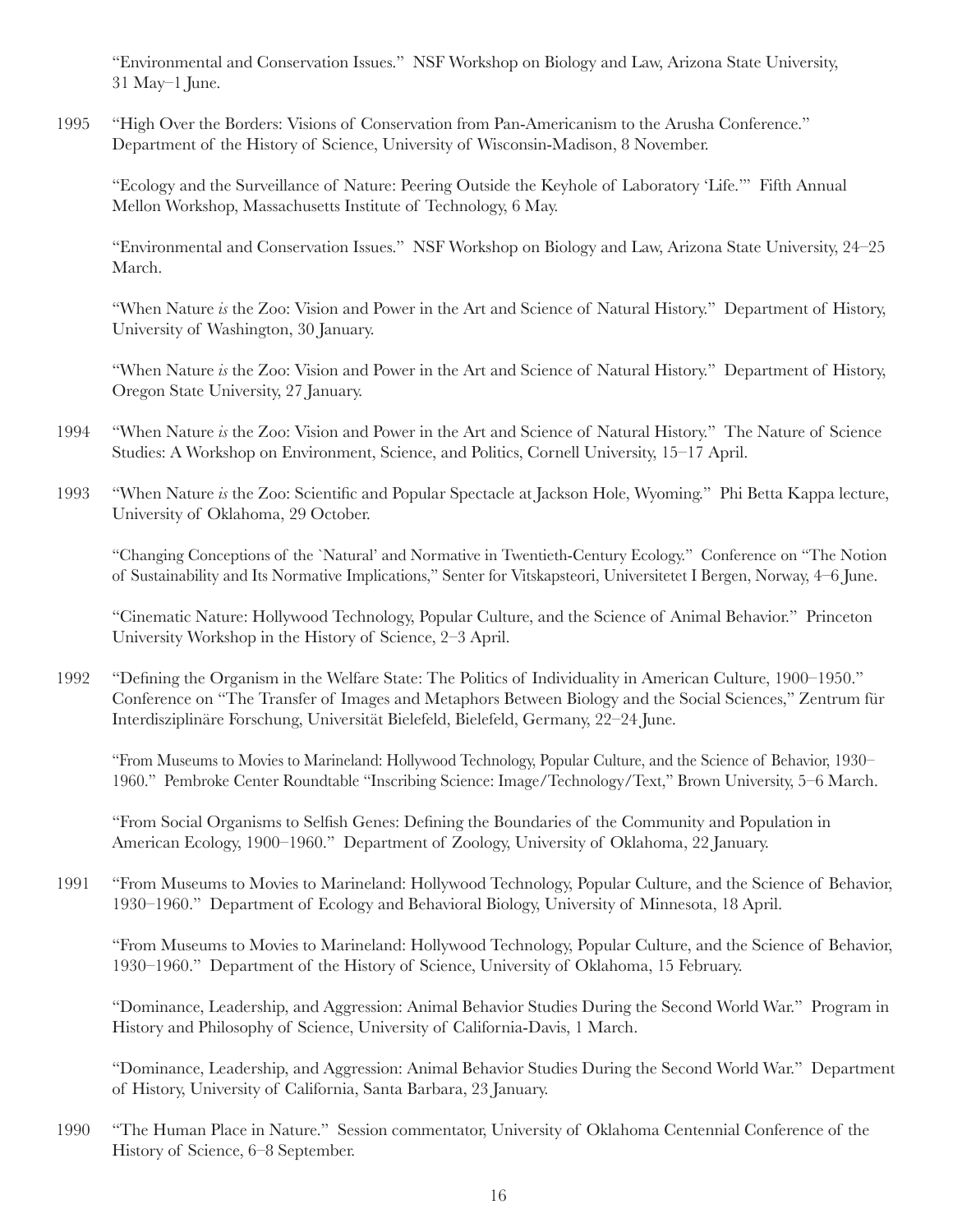"Dominance, Leadership, and Aggression: Animal Behavior Studies During the Second World War." Program in History of Science and Technology, University of Minnesota, February.

1989 "W. C. Allee, G. K. Noble, and the Search for a Comparative Sociology." Animal Behavior Society Meeting, University of Northern Kentucky, 11–17 June.

"Dominance, Leadership, and Aggression: Animal Behavior Studies During the Second World War." Michigan State University, Lyman Briggs School, February.

## **PRESENTED PAPERS**

"Other Tools, Other Narratives" Roundtable. European Society for Environmental History Meeting, Versailles, France, 30 June–3 July 2015.

"A Film Never Made: History, Science, and Memory in Liberia." History of Science Society Meeting, Chicago, Illinois, 6–9 November 2014.

With Gabriela Soto Laveaga. "Plantation Ecologies and Imagined Pasts: Geography and Race in the Disease Narratives of Ecological Imperialism." Second World Congress in Environmental History, Guimaraes, Portugal, 8–12 July 2014.

"Author Meets Critics: Hugh Raffles, *Insectopedia*," Society for the Social Studies of Science, San Diego, California, 9–12 October 2013.

Global Health Film Soiree, American Association for the History of Medicine, Atlanta, Georgia, 16 May 2013. "America's Rubber Empire: Ecology, Disease, and Commerce in the Making of Firestone Plantations Company." History of Science Society Meeting, 4–7 November 2010.

"The Reel Dust Bowl: Roundtable on *The Plow that Broke the Plains* and the Role of Film in Environmental History." American Society for Environmental History Meeting, Boise, Idaho, 12–15 March 2008.

"The Drug that Makes Soldiers Good Sailors Will Soon Be Working for You! Antihistamines and Performance Culture in Cold-War America." Society for the Social Studies of Science Meeting, Vancouver, British Columbia, 1–5 November 2007.

"Breathing Space: The Ecology of Allergy in America." EcoHealth One Conference, Madison, Wisconsin, 6–10 October 2006.

"Natural Knowledge: Roundtable on the Histories of Science and the Environment." American Society for Environmental History Meeting, St. Paul, Minnesota, 29 March–1 April 2006.

"Disease Ecologies at Home and Abroad." American Society for Environmental History Meeting, St. Paul, Minnesota, 29 March–1 April 2006.

"Where Ecology, Nature, and Politics Meet: Reclaiming The Death of Nature." History of Science Society Meeting, Minneapolis, Minnesota, 3–6 November 2005.

"Natural History and the Clinic: The Regional Ecology of Allergy In America." History of Science Society Meeting, Cambridge, Massachusetts, 20–23 November 2003.

"Hay Fever Holiday: Health, Leisure, and Place in Gilded-Age America." History of Science Society Meeting, Vancouver, British Columbia, 2–5 November 2000.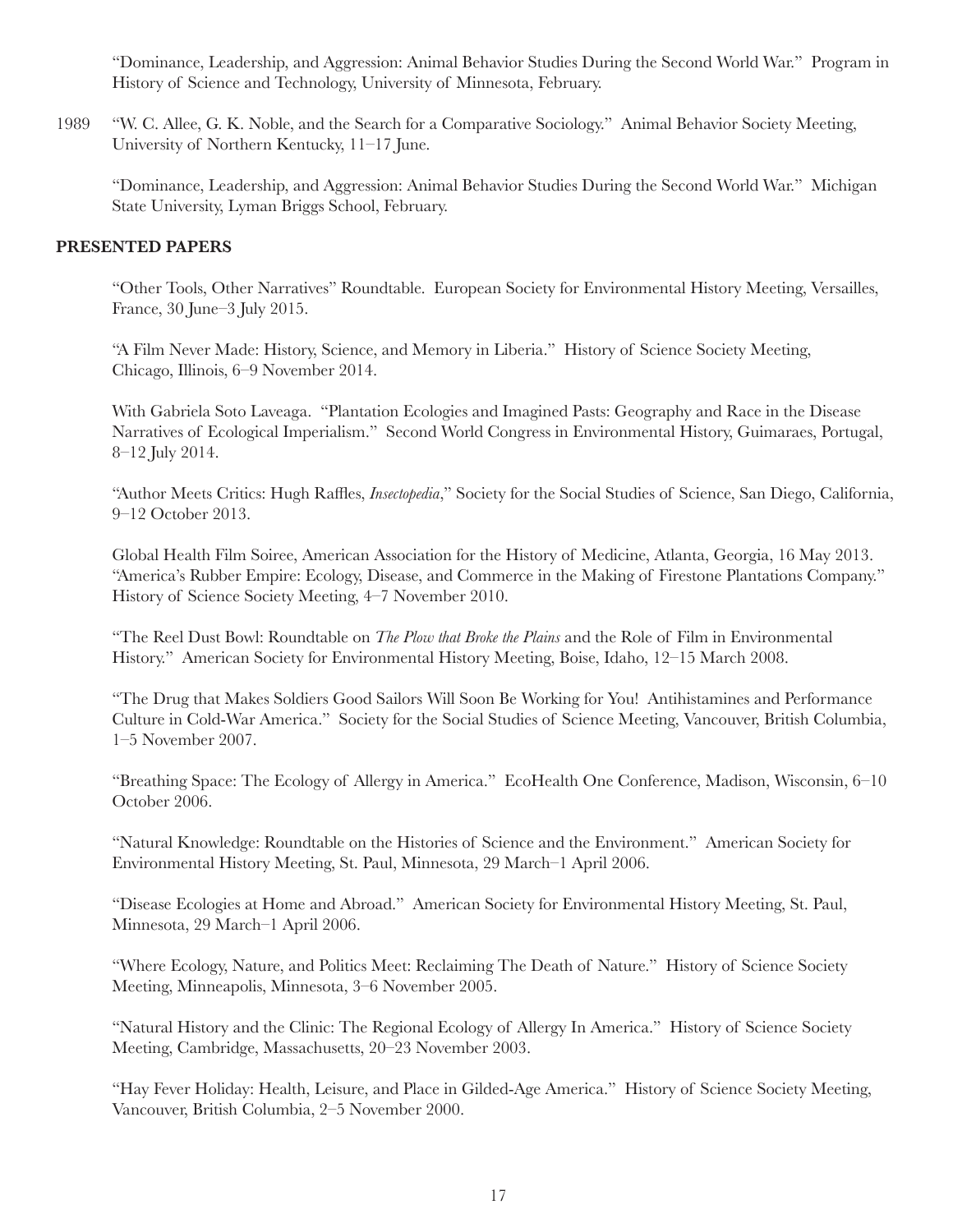"From Flippy to Flipper: A Ringside Seat in the Making of an Oceanic Star." History of Science Society Meeting, San Diego, California, 6–9 November 1997.

"True-Life Adventures: Disney's Nature in Cold War American Culture." International Society for the History, Philosophy, and Social Studies of Biology Meetings, Seattle, Washington, 16–20 July 1997.

With Gregory M. Heiser, Rajeev Gowda, Zev Trachtenberg, and Linda Wallace. "Report from the Commons, or, How We Learned to Stop Worrying and Love Interdisciplinary Environmental Studies." Second International Interdisciplinary Conference on the Environment, Newport, Rhode Island, 16–19 June 1996.

Commentator, "Managing Nature: Science, Politics, and Environment in the West." History of Science Society Meeting, Minneapolis, Minnesota, 26–29 October 1995.

With Linda Wallace, Zev Trachtenberg, and Rajeev Gowda. "Conceiving the Commons: An Interdisciplinary Approach to Environmental Literacy." Ecological Society of America Meeting, Snowbird, Utah, August 1995.

"High Over the Borders: Visions of Conservation from Pan-Americanism to the Arusha Conference." International Society for the History, Philosophy, and Social Studies of Biology Meetings, Leuven, Belgium, 19–23 July 1995.

"Disciplining the Eye: Vision and Power in the Re-Creation of Nature." American Society for Environmental History, Las Vegas, Nevada, 8–11 March 1995.

Commentator, "Refining Our Understanding of Eugenics." History of Science Society Meeting, New Orleans, Louisiana, 13–16 October 1994.

"When Nature *is* the Zoo: Scientific and Popular Spectacle at Jackson Hole, Wyoming." International Society for the History, Philosophy and Social Studies of Biology Meetings, Brandeis University, 15–18 July 1993.

"Social Origins: Chicago Biology and the Nature/Nurture Divide?" Centennial Conference on the History of Biology at the University of Chicago, Chicago, Illinois, 22 November 1991.

"Cinematic Nature: Hollywood Technology, Behavior Research, and the American Museum, 1920–1940." History of Science Society Meeting, Madison, Wisconsin, 30 October–3 November 1991.

"The New Vision of Learning: Marineland in the Golden Age of Film." International Society for the History, Philosophy, and Social Studies of Biology Meetings, Northwestern University, 11–14 July 1991.

With Anne Fausto-Sterling. "Whatever Happened to Planaria?" History of Science Society Meeting, Gainesville, Florida, 26–29 October 1989.

"From Associations to Evolution: William Patten and the Biological Basis of Cooperation, 1910–1920." Joint BSHS-HSS Conference, Manchester, England, 11–15 July 1988.

"Evolution and War: The Chicago School." History of Science Society Meeting, Pittsburgh, Pennsylvania, 23–26 October 1986.

# **CONFERENCES, WORKSHOPS, AND SESSIONS ORGANIZED**

Workshop, "Visualising Environmental Humanities and History," Sydney Environmental Institute, University of Sydney, 4–8 May 2015. With Iain McCalman and Tom Griffiths.

Conference, "The Anthropocene Slam: A Cabinet of Curiosities." University of Wisconsin-Madison, 8–10 November 2014. In collaboration with the Rachel Carson Center for Environment and Society, Munich and the Environmental Humanities Laboratory, Stockholm.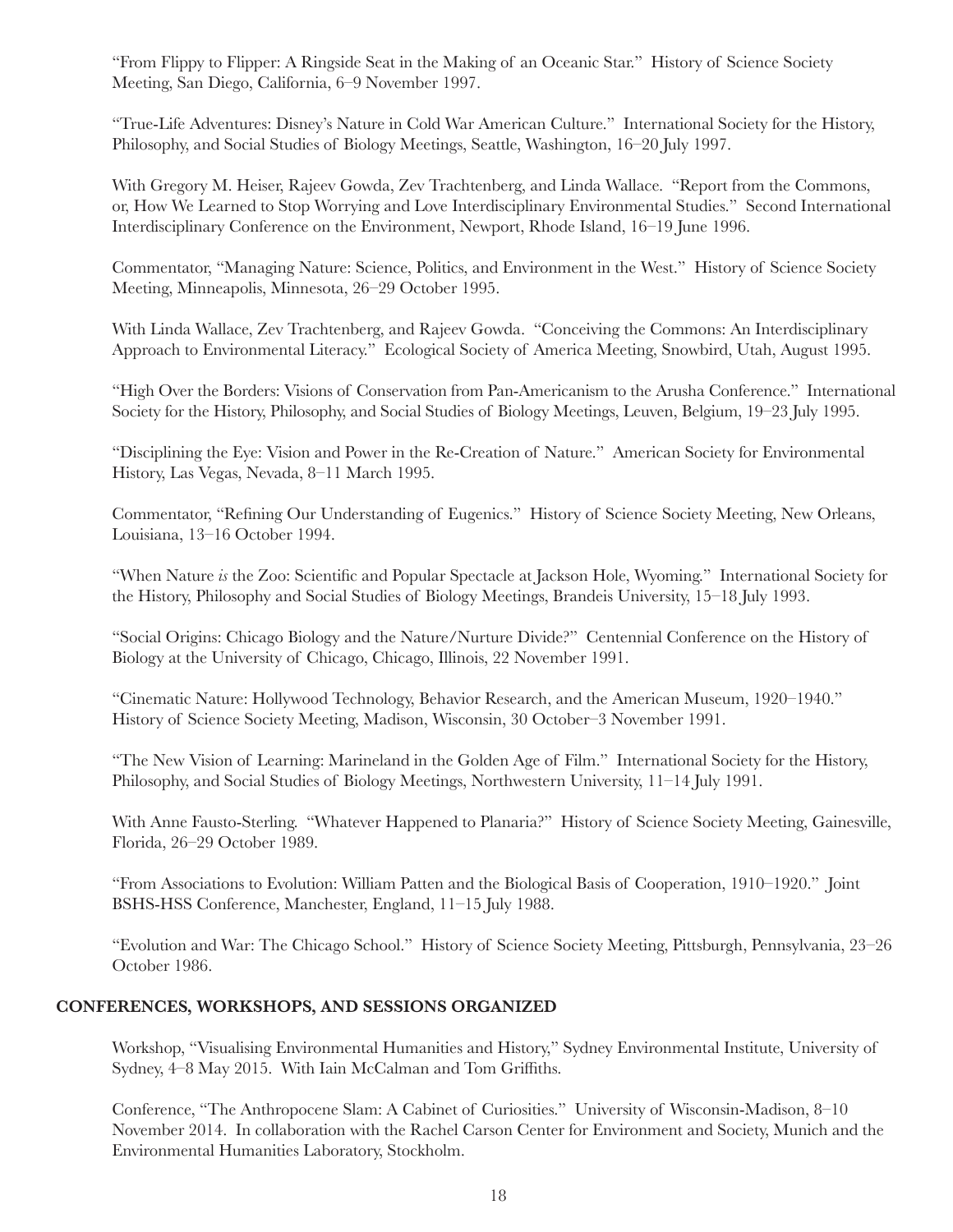Workshop, "Where Media Practice Meets STS: A Collaborative Workshop in Visual Science & Technology Studies." University of Wisconsin-Madison, 31 October–1 November 2013. With Peter Galison.

Conference, "Documenting the World: Photographic Media and the Scientific Record." Max Planck Institute for the History of Science, 7–10 January 2010. With Kelley Wilder.

Conference, "The Educated Eye: Photography and Scientific Evidence." Max Planck Institute for the History of Science, 21–24 February 2008. With Kelley Wilder.

Conference, "EcoHealth One." University of Wisconsin-Madison, 7–10 October 2006. Steering Committee and Program Committee Member.

Conference, "Environment, Health and Place in Global Perspective." University of Wisconsin-Madison, 5–6 April, 2002. With Christopher Sellers and Michelle Murphy.

Conference, "Thinking With Animals: Anthropomorphism in Historical and Contemporary Perspective." Max Planck Institute for the History of Science, Berlin, Germany, 11–12 May 2001. With Lorraine Daston.

Conference: Dibner Seminar in the History of Biology, "Putting Humans into Ecology." Marine Biological Laboratory, Woods Hole, Massachusetts, 31 May–7 June 2000. Seminar leader.

Conference: Dibner Seminar in the History of Biology, "Ecology and Conservation Biology." Marine Biological Laboratory, Woods Hole, Massachusetts, 31 July–5 August, 1995. Seminar leader.

Conference: Dibner Seminar in the History of Biology, "Individuality: Understanding Units and Levels of Organization in Biology." Marine Biological Laboratory, Woods Hole, Massachusetts, 2–9 August 1992. With Jane Maienschein and Sandra Mitchell.

Conference, Centennial Conference on the History of Biology at the University of Chicago, Chicago, Illinois, 22 November 1991. With Adele E. Clarke and Jane Maienschein.

Session, "Other Tools, Other Narratives," European Society for Environmental History Meeting, 30 June–3 July 2015. With Marco Armeiro.

Session, "Thinking through History with John Sayles," American Historical Association Meeting, New Orleans, Louisiana, 3–6 January 2013.

Session, "Getting Back to *The Death of Nature*, Rereading Carolyn Merchant." History of Science Society Meeting, Minneapolis, Minnesota, 3–6 November 2005. With Judy Johns Schloegel.

Session, "Natures of Healing." History of Science Society Meeting, Cambridge, Massachusetts, 20–23 November 2003. With Helen Tilley.

Session, "Spaces of Health and Illness." History of Science Society Meeting, Vancouver, British Columbia, 2–5 November 2000. With Michelle Murphy.

Session, "Ocean Science, Spectacle, and Politics: Historical Explorations into the Earth's Last Great Frontier." History of Science Society Meeting, San Diego, California, 6–9 November 1997. With Naomi Oreskes and Ronald Rainger.

Session, "The Politics of Conservation: Coercive Conservation/Subversive Science?" International Society for the History, Philosophy, and Social Studies of Biology meetings, Leuven Belgium, 19–24 July 1995. With Ravi Rajan and Peter Taylor.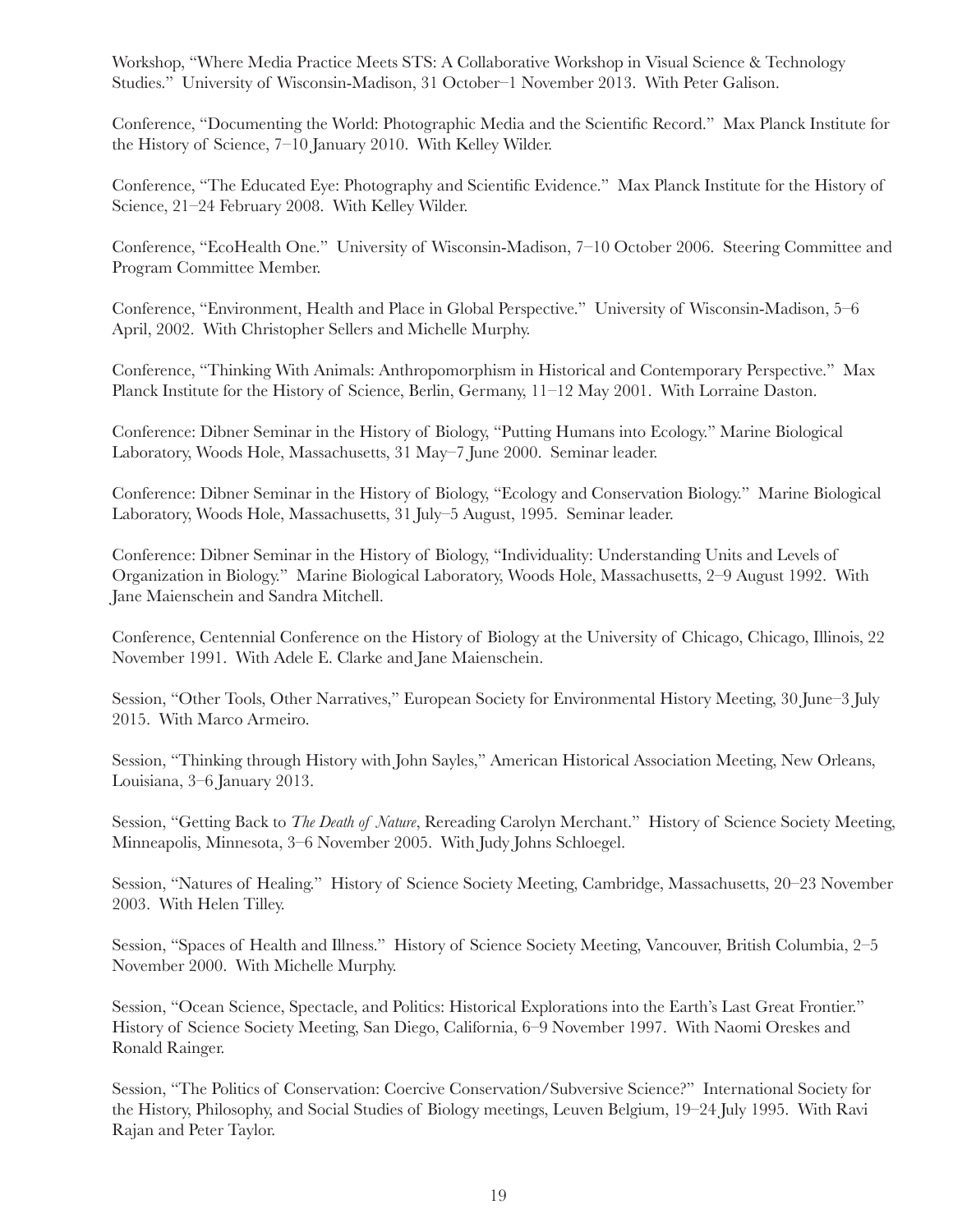Session, "Pictures and Theories: Visual Representations in 19th- and 20th-Century Geology, Biology, and Medicine." History of Science Society Meeting, Madison, Wisconsin, 30 October–3 November 1991. With Jane Camerini.

Session, "From Zoos to Museums to Marineland: Biological Science and Its Changing Public." International Society for the History, Philosophy, and Social Studies of Biology Meetings, Northwestern University, 11–14 July 1991.

Session, "Boundary Relations in the Development of Ecology and Ethology." Summer Conference on the History, Philosophy and Social Studies of Biology, Blacksburg, Virginia, June 1987. With Richard W. Burkhardt, Jr.

Session, Changing Metaphors in Ecology and Evolutionary Biology." History of Science Society Meeting, Pittsburgh, Pennsylvania, 23–26 October 1986.

# **COURSES TAUGHT**

## UNDERGRADUATE

Community Engagement through Film Conceiving the Commons: An Interdisciplinary Approach to Environmental Literacy Culture, Wildlife, and Sovereignty Environmental Filmmaking Workshop Environment and Health in Global Perspective Green Screen: Environmental Perspectives through Film History of Ecology and Environmentalism History of Modern Biology History of Science Since the Seventeenth Century Science in American Culture The Making of Modern Science Twentieth-Century Science

# GRADUATE

Darwin and the Social Context of Evolution Geographies of Science, Technology, and Medicine Historical and Contemporary Perspectives on Ecology and Disease Historical and Cultural Methods in Environmental Research Historiography, Research, and Methods History of Animal Behavior Studies Metaphor in Science Science and Popular Culture Scientific Expeditions The Nature of Natural History

# **THESES ADVISED AND DIRECTED**

Peter Boger, "The Nature of Celebrity and the Celebrity of Nature: Digital Adaptation and Wildlife in the Age of the Anthropocene." (Doctoral Dissertation, University of Wisconsin-Madison, 2015), Director.

Andrew Stuhl, "Empires on Ice: Science, Nature, and the Making of the Modern Arctic" (Doctoral Dissertation, University of Wisconsin-Madison, 2013), Director. Winner of the 2014 Rachel Carson Prize from the American Society for Environmental History. Winner of the 2017 Young Scholar Prize of the International Union of the History and Philosophy of Science.

Anna Zeide, "In Cans We Trust: Food, Consumers, and Scientific Expertise in Twentieth-Century America" (Doctoral Dissertation, University of Wisconsin, 2013), Director.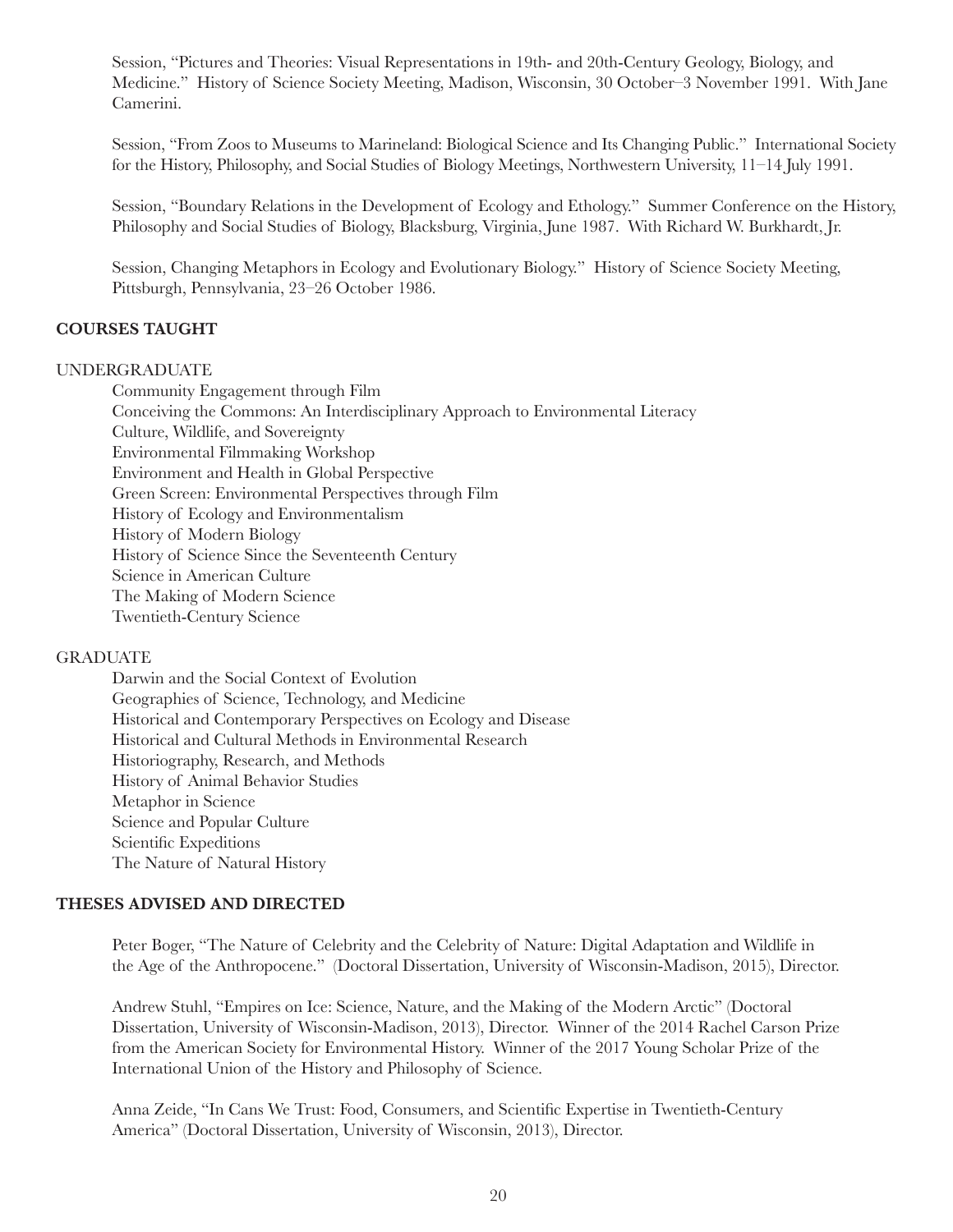Megan Raby, "Making Biology Tropical: American Science in the Caribbean, 1898–1963" (Doctoral Dissertation, University of Wisconsin-Madison, 2012), Director.

Amrys Williams, "Cultivating Modern America: 4-H Clubs and Rural Development in the Twentieth Century" (Doctoral Dissertation, University of Wisconsin-Madison, 2012), Director.

Michitake Aso, "Forest Without Birds: Ecology and Health on the Rubber Plantations of French Colonial Vietnam, 1890–1954" (Doctoral Dissertation, University of Wisconsin-Madison, 2011), Co-director Winner of the 2013 Young Scholar Prize of the International Union of the History and Philosophy of Science.

Camilo Quintero, "Trading in Birds: A History of Science, Economy, and Conservation in U.S.-Colombia Relations" (Doctoral Dissertation, University of Wisconsin-Madison, 2007), Director.

Erika Milam, "Looking for a Few Good Males: The History of Female Choice in Evolutionary Biology, 1915–1975" (Doctoral Dissertation, University of Wisconsin-Madison, 2007), Co-director.

Paul Erickson, "The Politics of Game Theory: Mathematics and Cold War Culture, 1944–1984" (Doctoral Dissertation, University of Wisconsin-Madison, 2006), Director. Winner of the 2009 Young Scholar Prize of the International Union of the History and Philosophy of Science.

Maureen McCormick, "Of Birds, Guano, and Man: William Vogt's *Road to Survival* (Doctoral Dissertation, University of Oklahoma, 2005), Co-director.

Gary M. Kroll, "Exploration in the Mare Incognita: Natural History and Conservation in Early Twentieth-Century America" (Doctoral Dissertation, University of Oklahoma, 2000), Director.

JoAnn Palmeri, "An Astronomer Beyond the Observatory: Harlow Shapley as a Prophet of Science" (Doctoral Dissertation, University of Oklahoma, 2000), Co-director.

## **SERVICE**

## PROFESSIONAL

American Society for Environmental History, President, 2013–2015. American Society for Environmental History, Executive Committee, 2009– . History of Science Society Program Co-Chair, 2002. History of Science Society Committee on Meetings and Programs, 2002–2004. History of Science Society Nominating Committee, Chair, 2001. North American Committee, Dibner Visiting History of Science Program, History of Science Society, 1999–2003. History of Science Society Council, 1998–2000. International Society for the History, Philosophy, and Social Studies of Biology Council, 1999–2003. American Society for Environmental History 1997 Program Committee. American Association for the Advancement of Science, History Committee, 1996–1997. History of Science Society Committee on Diversity, Member, 1993–1995; Chair, 1994–1995.

## INSTITUTIONAL—UNIVERSITY OF WISCONSIN

Director, Nelson Institute Center for Culture, History, and Environment, 2007–2008, 2013–2014. Interim Director, Nelson Institute for Environmental Studies, 2008–2012. Graduate Council, Department of History, 2014–2016. Chair, Sustainability Task Force, 2009. University of Wisconsin Leadership Council, 2008–2012. University of Wisconsin Press Committee, 2006–2008, 2015–2106. Arts & Humanities Divisional Committee, 2006–2008. Nelson Institute for Environmental Studies, Personnel Committee, 2007.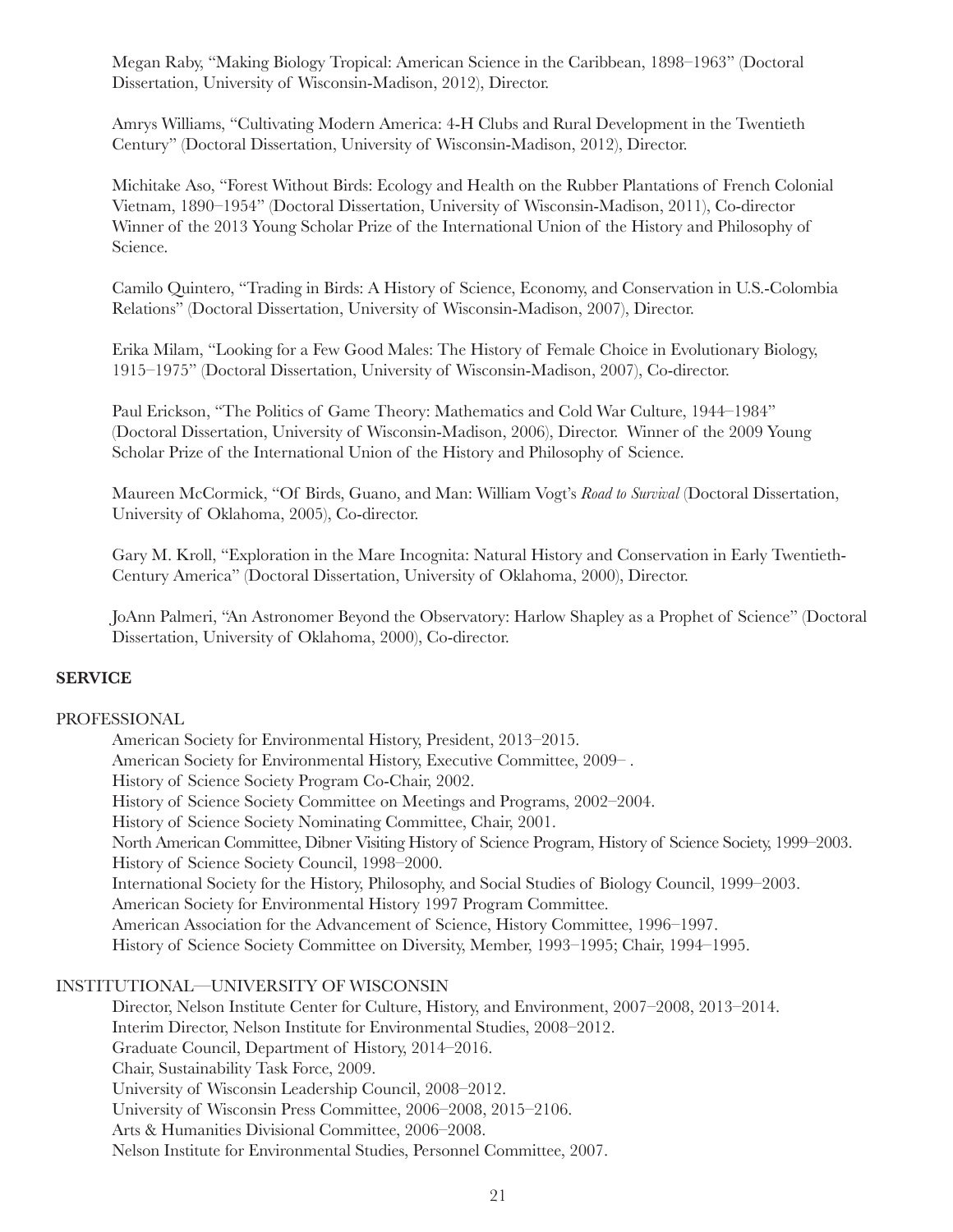Dean's Committee on Graduate Student Support, 2006–2007. Interim Chair, Department of History of Science, 2003–2004. Nelson Institute for Environmental Studies Director Search and Screen Committee, 2002–2003. Faculty Senate, 2001–2002. Gaylord Nelson Institute for Environmental Studies, Governance Faculty, 2001– ; Academic Planning Council, 2002–2004. Robert E. and Jean E. Holtz Center for Science & Technology Studies Steering Committee, 2001– . Campus Natural Areas Committee, 2001–2002. Visual Cultures Advisory Search Committee, 2001. INSTITUTIONAL—UNIVERSITY OF OKLAHOMA Committee A Member, Department of the History of Science, 1996–1997, 1998–1999. History of Science Club Advisor, Department of the History of Science, 1998–1999. Department of the History of Science Liaison, Honors College Search, Fall 1998. Affiliate Faculty Member, International Programs, 1998–2000. Adjunct Faculty Member, Film and Video Studies Program, 1996–2000. Steering Committee, Interdisciplinary Perspectives on the Environment Program, 1997–2000. Colloquium Coordinator, Department of the History of Science, 1992–1994. Research Display Judge, Graduate Student Research Day, April 1992. Oklahoma Scholarship, Leadership, Enrichment Program, Faculty Resource Person, "The Battlefields of Science Revisited: Science and Religion in American History," November 1992. Adopt-A-Faculty Member Program, Housing Program, 1992–1993.

University of Oklahoma, College of Arts and Science, Committee on Conservation Biology Program, 1991.

# **MEDIA/PUBLIC OUTREACH**

National History Center, Congressional Briefing on Ebola and the African Health Crisis in Historical Perspective, Washington, D.C., 17 November 2014.

Central Time, Wisconsin Public Radio, "Fear of Ebola and Its Impact on U.S. and West African Culture," 13 October 2014.

To the Best of Our Knowledge, Wisconsin Public Radio, "The Role of History and Mistrust in West Africa's Ebola Crisis," 24 September 2014.

Tales from Planet Earth Film Festival, Director, 2007, 2009, 2012, 2013, 2015.

Wisconsin Life, Wisconsin Public Radio, "Ragweed," 5 August 2011.

"Jobs Grow in a Healthy Environment," *Milwaukee Journal Sentinel*, 21 April 2011.

University of the Air, Wisconsin Public Radio, "Gaylord Nelson and Earth Day," 18 April 2010.

"Earth Day, 40 years later: Environment redefined," *Milwaukee Journal Sentinel*, 17 April 2010.

With Judith Helfand, "Tales from Planet Earth is more than a film fest," *Capital Times*, 1 November 2009.

Veronica Rueckert Show, Wisconsin Public Radio, 6 November 2009.

"Asthma and Allergies Take Root in the New West," *Denver Post*, 22 August 2007.

"A Place-Based Malady," *Orion Magazine*, May/June 2007.

Conversations with Joy Cardin, Wisconsin Public Radio, 28 June 2007.

Focus 580, Illinois Public Radio, 28 June 2007.

Diane Rehm Show, National Public Radio, 26 June 2007.

Weekend Edition, National Public Radio, "The Myths and Men Behind 'King Kong,'" 11 December 2005.

Here on Earth, Wisconsin Public Radio, "The March of the Penguins," 4 September 2005.

Science Friday, National Public Radio, "Science and Nature Filmmaking," 28 February 2003.

Scholar Facilitator, "The Research Revolution: Science and the Shaping of Modern Life," L. D. Fargo Public Library, Lake Mills, Wisconsin, March–April 2003.

Scholar Facilitator, "Fast Forward: Science, Technology, and the Communications Revolution," Hennepin County Library, 25 February 2001.